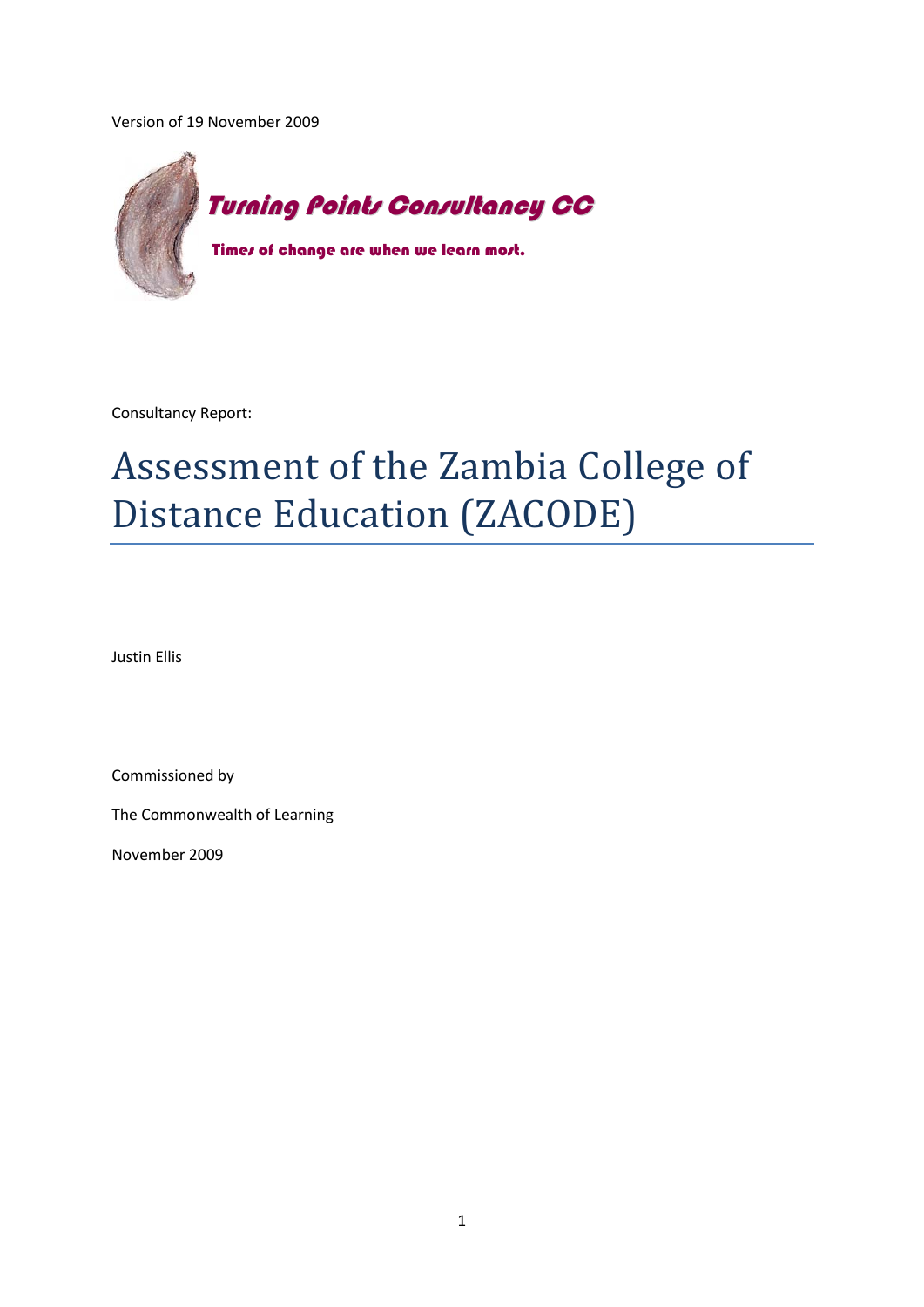# Quotes from learners in DODE afternoon classes, Lusaka



#### Christine Shumba

"There are so many things that I wanted in my life. Since I am 58 now I wanted to know, what is knowledge, and what is it going to give me? Since all my children are graduates, I thought that maybe I should also go to school and get knowledge. Thereafter I found that school is really my key for everything I can be in my life..."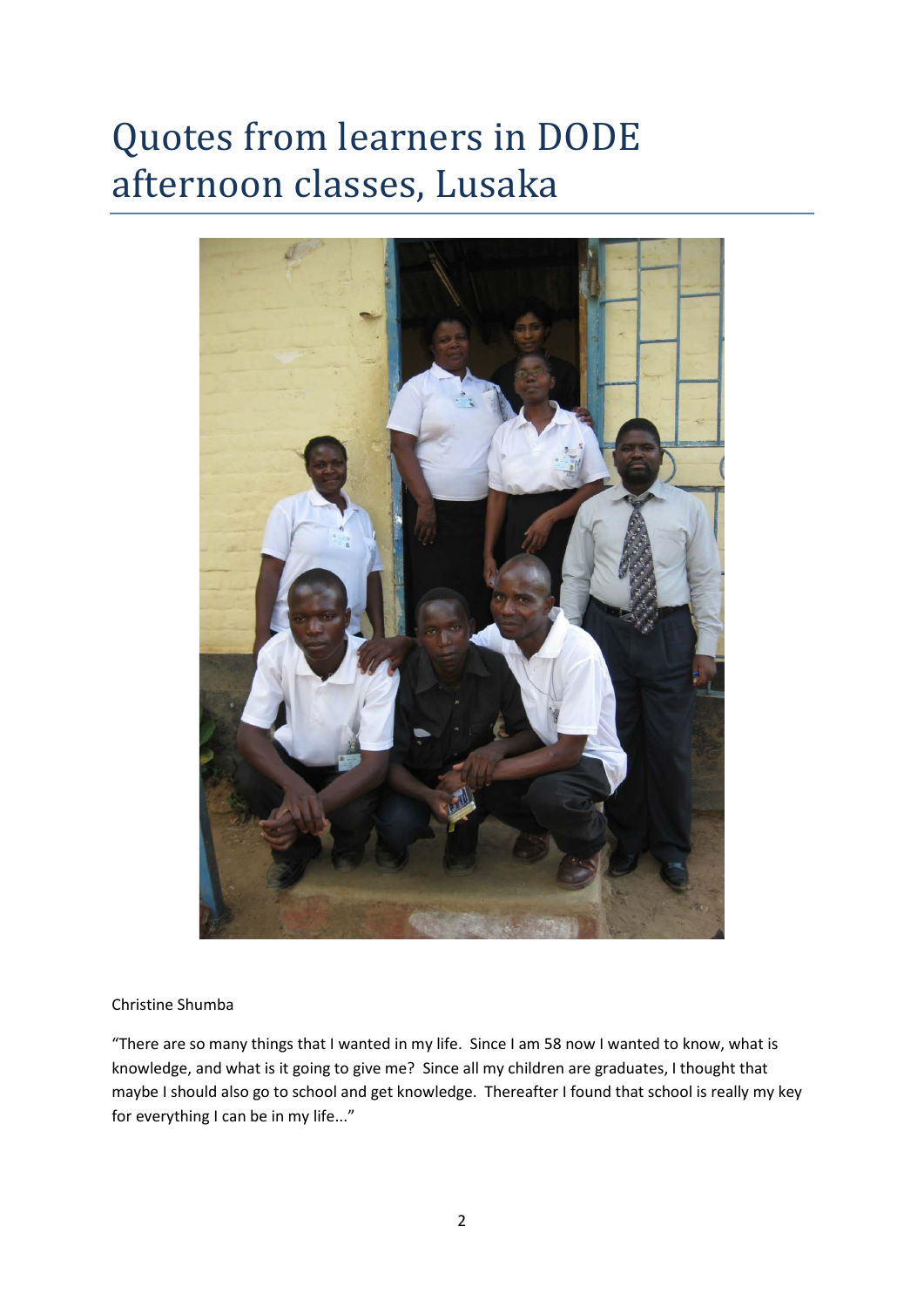#### (Anon)

"...I decided not to just sit at home... When I make it, I think in my life I will be able to help myself, without depending on somebody."

#### Banda Lobati

I stopped school due to some circumstances... I thought it is a good idea for me to go back to school because it is cheaper than those who are coming in the morning. It's affordable. (K450 000 per year, about US\$100. )

#### Doreen Kakwawe

I had to nurse my kids; I didn't have enough time. Then I was advised to come here since it is only three hours in the afternoon. I am a single parent. I was supposed to finish school ten years ago. But after my Mum passed away I couldn't continue as I didn't get any support. But I saw that I wasn't benefiting anything. I was advised to come and join my aunt there and go back to school... Here I am today, very happy to be writing my final exams which will help me to find a better place in society and look after everyone.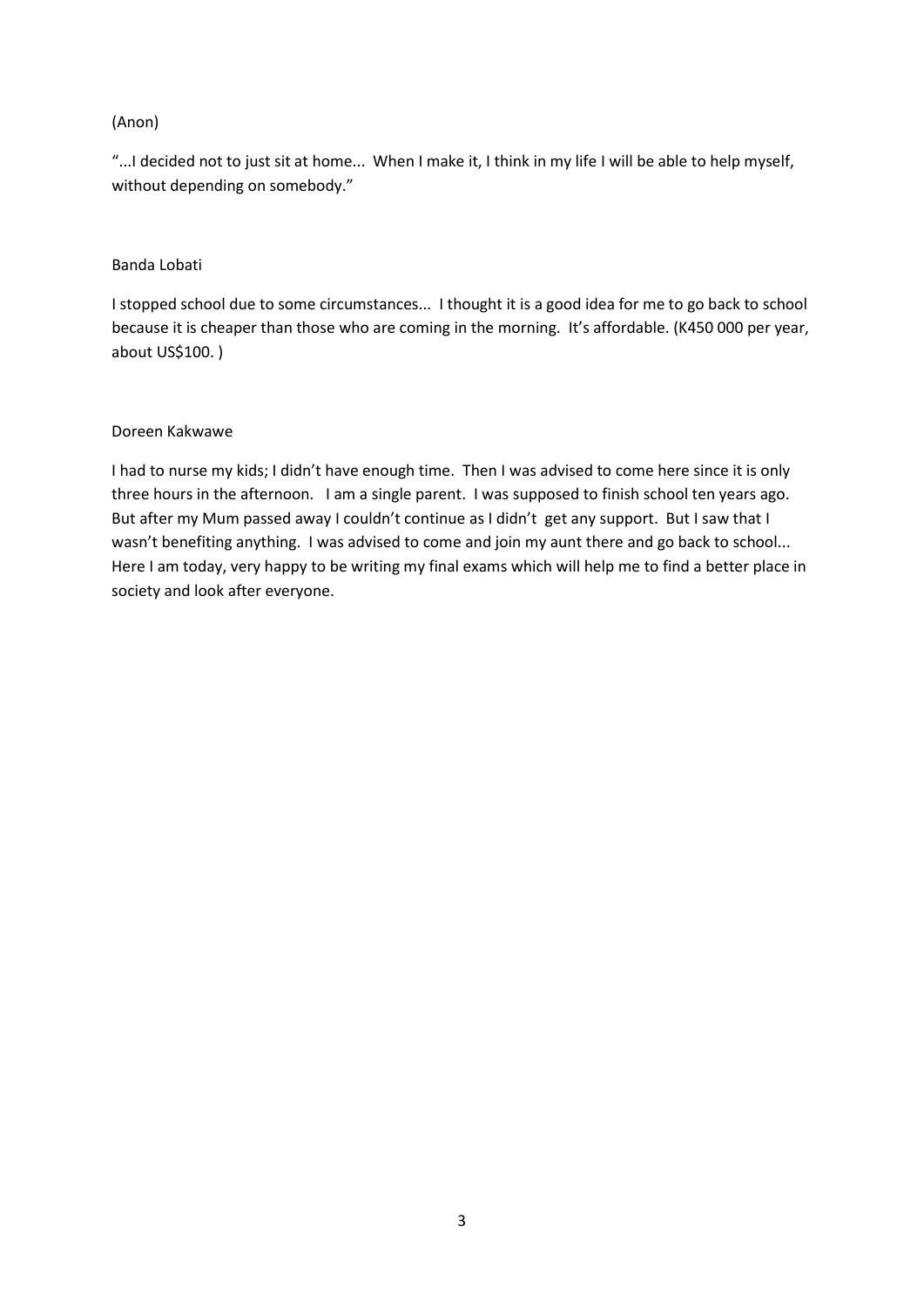### **Contents**

| Terms of Reference and Context                                   |    |  |  |  |  |  |  |
|------------------------------------------------------------------|----|--|--|--|--|--|--|
| Requirements to Become and Open School                           | 13 |  |  |  |  |  |  |
| The Existing Structure of ZACODE and<br>its Human Resource Needs | 16 |  |  |  |  |  |  |
| Location of ZACODE                                               | 22 |  |  |  |  |  |  |
| ZACODE as a Semi-Autonomous Body                                 | 24 |  |  |  |  |  |  |
| <b>Funding ZACODE and Finding Efficiencies</b>                   | 25 |  |  |  |  |  |  |
| The Way Forward                                                  | 28 |  |  |  |  |  |  |
| <b>Chart of Activities</b>                                       | 31 |  |  |  |  |  |  |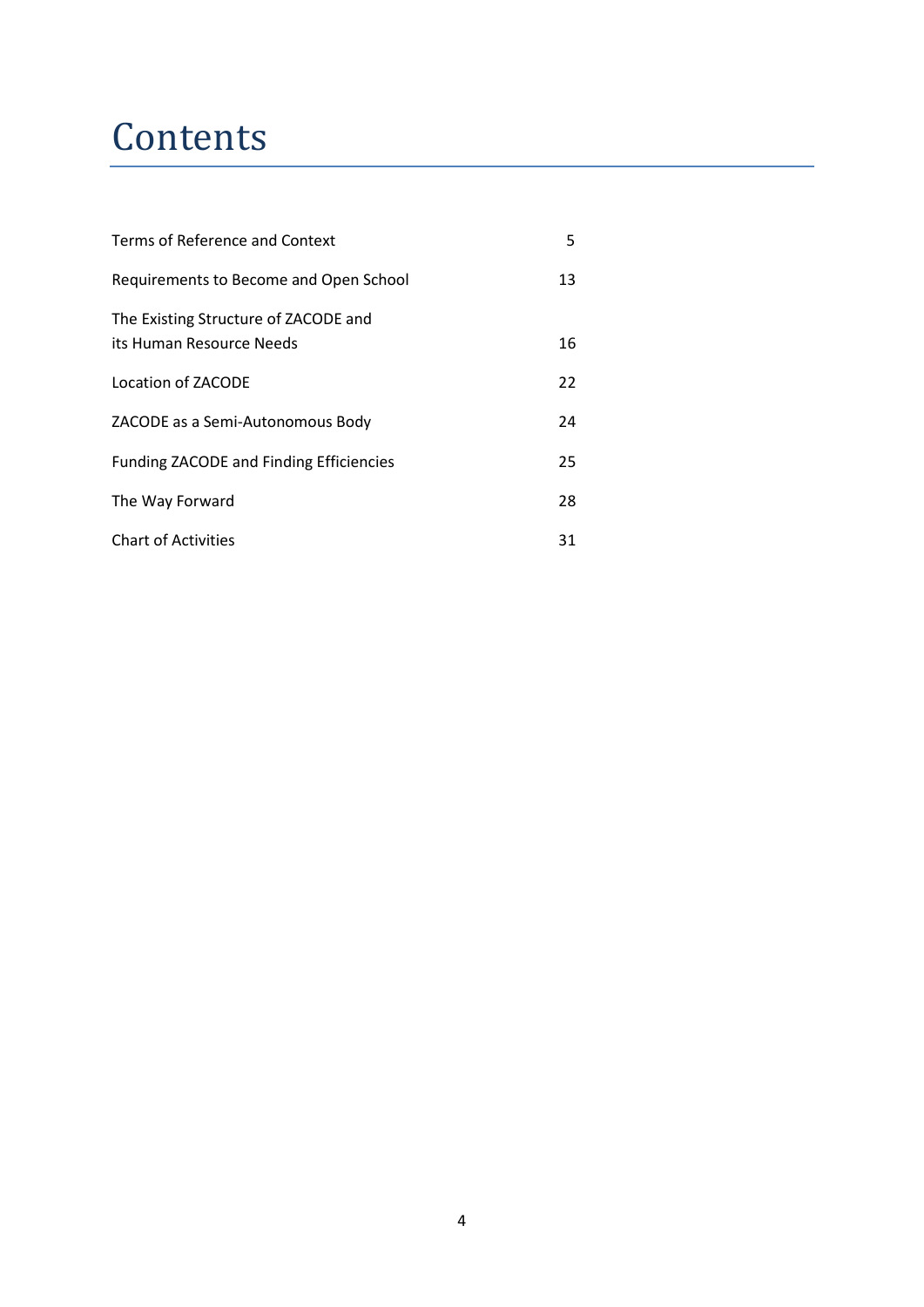## Terms of Reference and Context

This study was carried out at the request of the Ministry of Education, Zambia. The Commonwealth of Learning contracted Turning Points Consultancy CC, a Namibian company, who provided the services of Justin Ellis, to "carry out an evaluation of the Zambia College of Distance Education (ZACODE) and submit recommendations to the Ministry of Education, Zambia, on measures to be taken to redesign the operations of the college."

More specifically, the consultant was required to:

- 1. identify the requirements needed to become an open school such as the Namibian College of Open Learning (NAMCOL) or the Botswana College of Distance and Open Learning (BOCODOL);
- 2. evaluate the existing structure and make recommendations in regards to the human resources the college needs to provide open and distance education (including training and content);
- 3. consider a funding model and make recommendations;
- 4. travel to the Copperbelt region of Zambia, accompanied by the Director of the Directorate of Distance Education (DODE) (or his representative) to review the location of the college and assess whether it can respond to the needs of the country from its current location(physically and administratively);
- 5. make recommendations for the process to be followed for it to become a parastatal (draft an action plan);
- 6. conduct interviews as well as hold focus group discussions/sessions with stakeholders to assess their views;
- 7. brief the stakeholders on the findings/recommendations on the last day; and
- 8. prepare a final report with recommendations and an action plan and submit to COL.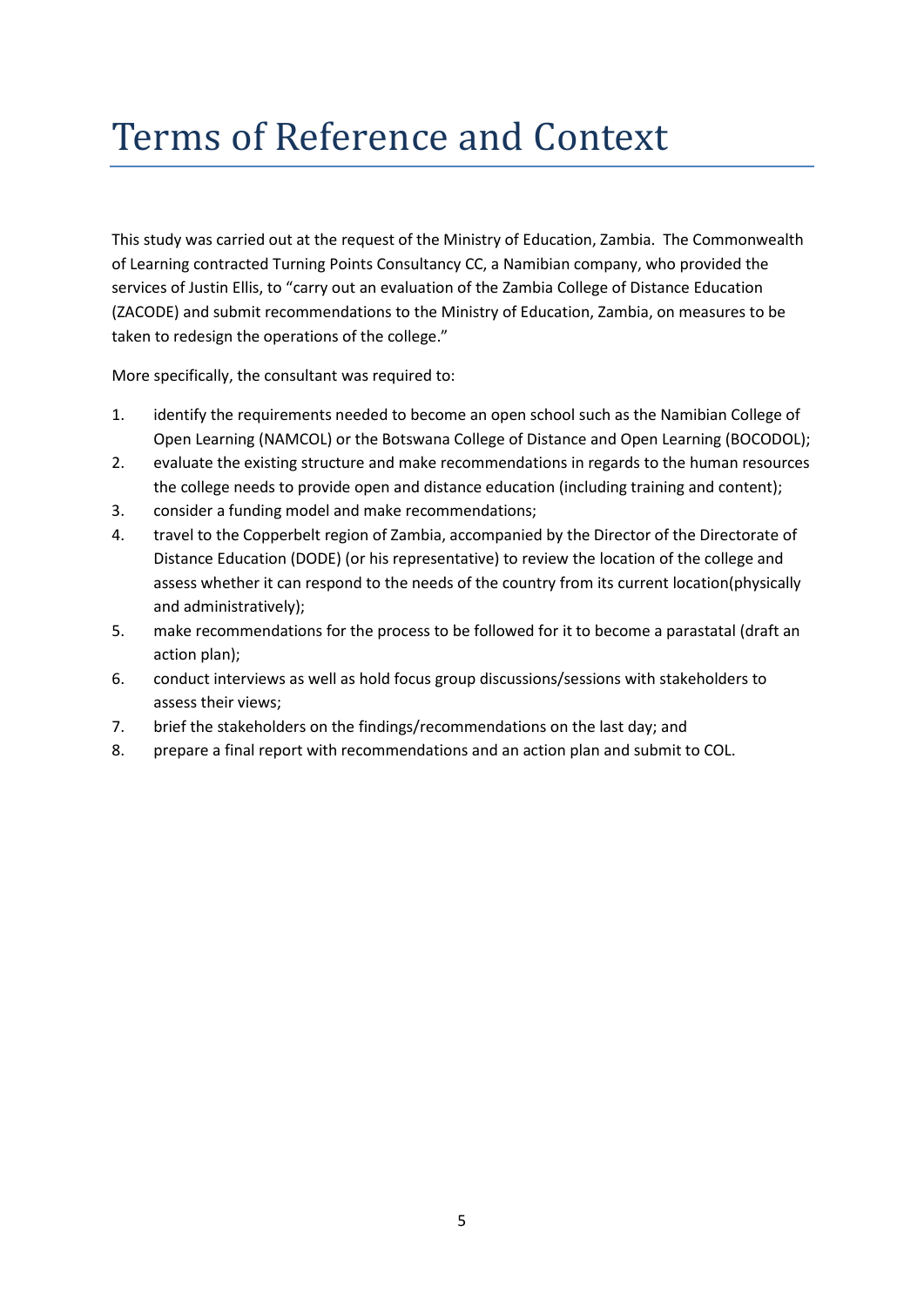

*The Zambia College of Distance Education (ZACODE) at Luanshya*

After a week of preparatory reading, the consultant visited Zambia from 19 – 31 October 2009, where he was ably assisted by the Directorate of Distance Education (DODE) in the Ministry of Education to interview the stakeholders that had been identified. The visit to the Zambia College of Distance Education (ZACODE) duly took place from 22 to 24 October 2009. The consultant would like to express particular thanks to the Director of DODE, Mr Victor Muyatwa, and Ms Rhoda Mweetwa, Principal Education Officer, for making all the arrangements and attending to various requests. A fuel shortage at the time of the visit did not make anything easier.

The terms of reference are systematically attended to in subsequent sections of this report. However, to understand some of the recommendations which are made later in the report it is necessary to make some preliminary observations about the context of ZACODE and Open Schooling in Zambia.

#### **1. Zambia is making a determined effort to expand access to secondary education.**

In 2003, 224 867 Zambian learners (99 227 or 44% girls) wrote the grade 7 examination at the end of the primary phase. Only 107 132 (53 307 or 50% girls) were selected to proceed to grade 8, or the first of two years of upper basic education. Only 48% of learners therefore proceeded to grade 8 in the formal system. By 2008, however, there had been an impressive 48% improvement in access. In that year 332 279 learners (150 764 or 45% girls) wrote the examination and 197 259 (98 023 or 50% girls) were selected for grade 8. Sixty percent therefore proceeded to grade 8.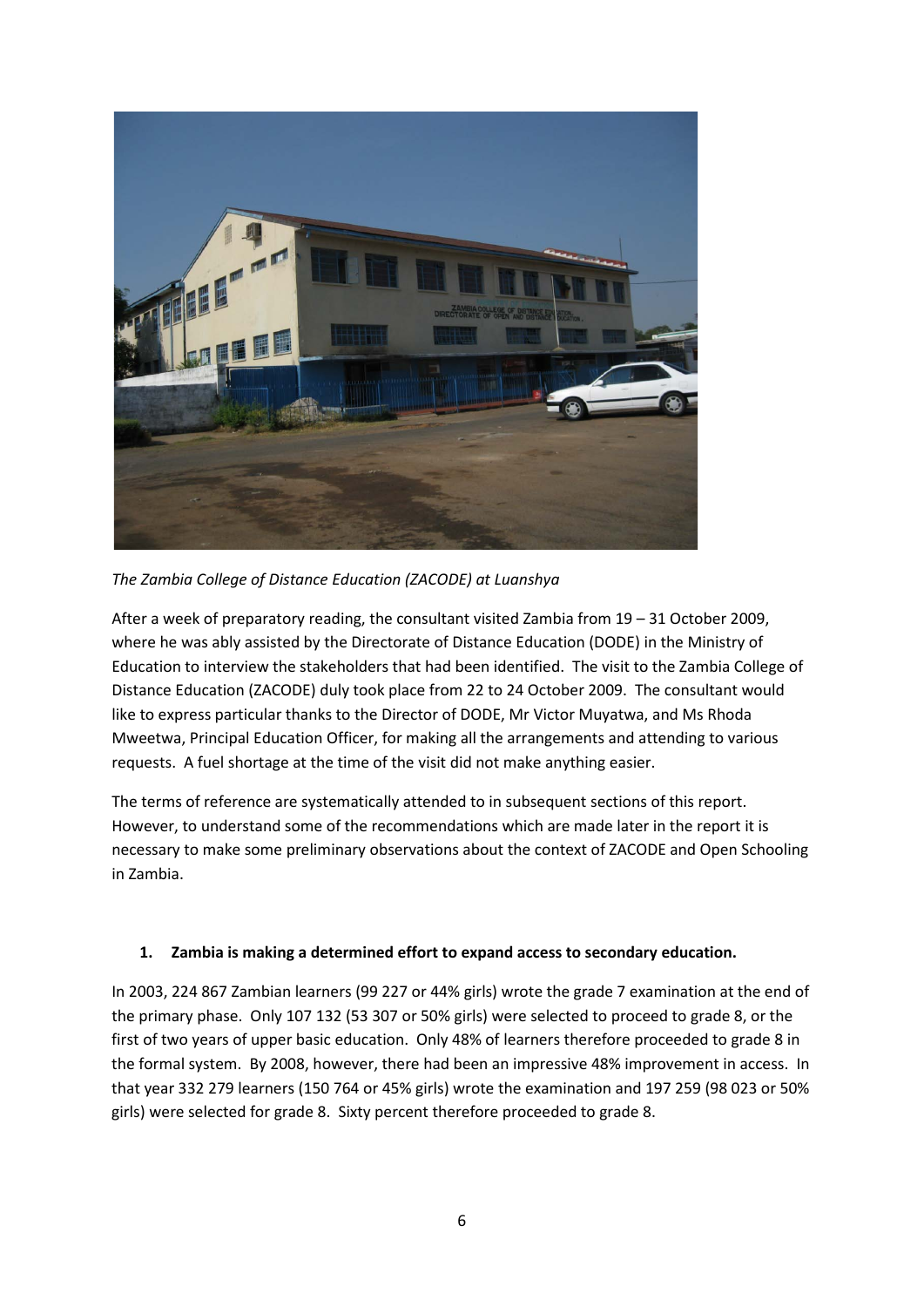

**Graph: Candidates in national grade 7 examinations and those selected for grade 8, 2003 - 8**

*Source: Data supplied by Ministry of Education*

Similarly, in the transition from basic education to high school, in 2003, 145 121 learners (47% girls) wrote the grade 9 examination, but only 36 443 learners (47% girls) were selected for grade 10. Only 25% therefore proceeded to formal high schools. By 2008, the number of learners writing the grade 9 junior certificate examination had gone up by 75% to 254 032 candidates (47% girls) of whom 90 672 (46% girls) were selected for grade 10. Thirty-six percent therefore proceeded to grade 10.



**Graph: Candidates in national grade 9 examination and those selected for grade 10**

*Source: Data supplied by Ministry of Education*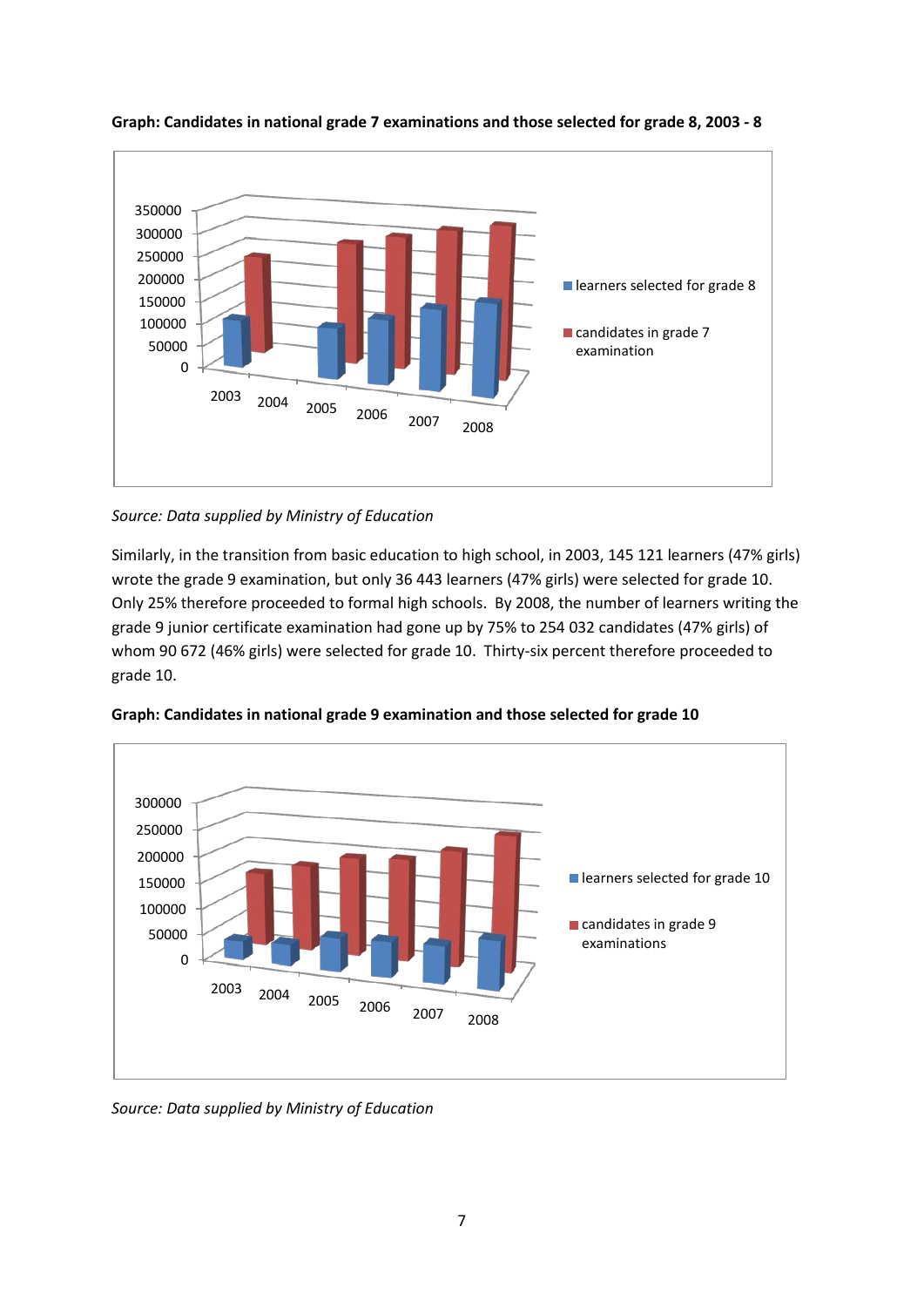Government is apparently committed to further expansion of secondary education. In his motivation of the 2010 budget, the Minister of Finance and National Planning, on 9 October 2009, gave priority to roads, education and health, bringing education up 26.4 % to 19.9% of the total budget. In particular funds were allocated for completing the construction of twenty high schools and 2 900 classrooms. Books and desks are also mentioned. Whether this expenditure can be fully realised in current economic circumstances is uncertain, but the intention is clear.

#### **Basic Facts and Figures about Zambia**

Population: 12 million Surface area: 752 000 square kilometres Main economic activities: agriculture, mining (copper and cobalt) and tourism GNI per capita US\$630 (2008) Official Language: English (some 70 national languages) Rainfall: 750 – 1300 mm per year (Nov – Apr) GDP Growth 4.9% average (2001 -2008) 64% live below the poverty line Human Development Index 0.481 (2007) ranked 164 Adult HIV prevalence rate 14.3% (2007) Primary School Completion Rate: 84% (79% female) Secondary School Gross Enrolment Ratio 36% (33% female) Tertiary Education Gross Enrolment Ratio 2.3% (1.5% female)

Despite these commendable efforts by government, it is clear that much of the demand for secondary education has gone unmet. In the absence of any alternative for young Zambians, something like a voluntary social movement has emerged in terms which teachers provide afternoon classes at secondary level, for a fee. These parallel schools, going under the unfortunate name of Academic Production Units (APUs), first emerged in the Copperbelt Province in the 1990s, but soon mushroomed countrywide. APUs in effect replaced Open Secondary Classes which the then National Correspondence College had set up but was not able to sustain because its funding from government was cut and tutors could no longer be paid by the College. It appears that by 2008 some 90 000 of those learners who sat the grade 9 examinations were in APUs or their equivalent. Perhaps half as many were candidates in the grade 12 examinations. These numbers suggest that some 300 000 learners could be enrolled in an Open School – if one existed - and give us an indication of the extent of the market for alternative secondary education.

İ

A rough estimation of the budget of an APU suggests that with 800 learners each paying K450 000 per year (about US\$100), the school would have an income of K360 million, of which K192 million would be spent on 14 teachers and a coordinator to provide three hours of tuition during weekday afternoons. The balance of K168 million would hopefully be spent on books, but rumours, and an official investigation in 2007, suggest that schools make other use of such funds, for instance for the transportation of teachers, bonuses , etc. No doubt there are some good and effective APUs. However, it is perhaps not surprising that one official described them as 'legitimised robbery'.

The phenomenon of APUs was studied in 2004/5 as part of a larger study, the Zambia High School Sub-Sector Review, conducted by the University of Wolverhampton. It was found that because of low quantities of learning materials, poor teaching standards, and little quality control, most learners were not being well served by APUs. A system of open leaning centres managed by the school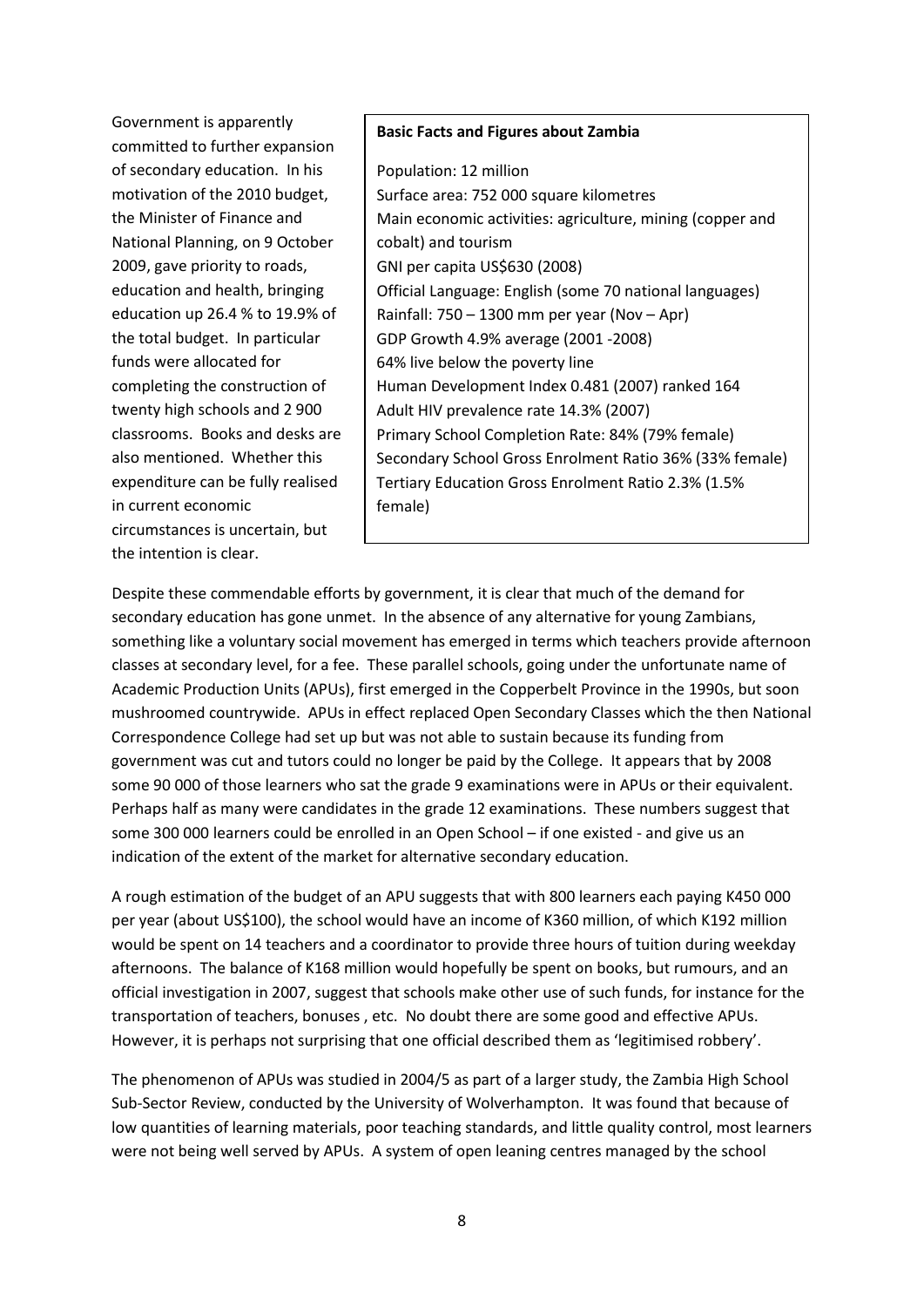boards, with good materials, paid tutors, and supervision by the Directorate of Distance Education (DODE) through its provincial and district offices was recommended.

DODE duly set about developing open learning materials for upper basic education (grades 8 and 9) and high school (grades  $10 - 12$ ). With the assistance of a consultant teams of staff members wrote the first modules, which were commercially printed, and in 2006 DODE launched a pilot alternative secondary education programme for both phases. Due to lack of capacity at the DODE headquarters, this programme was in 2008 transferred to ZACODE, successor to the National Correspondence College. A general system to transform or regulate APUs has, however, not been implemented.

#### **2. The country has good experience and capacity in Open and Distance Learning**

The perplexing thing about the current state of alternative secondary education in Zambia is that the country has a record for innovative and effective use of open and distance learning.

At the time of independence in the 1960s, when the need for secondary education was even more acute than now, the Correspondence Course Unit at Luanshya (an offshoot of the famous Evelyn Hone College) served the needs of an emerging elite in Zambia and notable exiles from other Southern African countries, making of that town a household name. The concept of using radio broadcasting and some residential tuition was there from the beginning though frustrated in its implementation by lack of funds. The Unit was renamed the National Correspondence College in 1976, and enrolled 1750 learners in 1981. The shift in approach in the mid-1980s, to supporting study groups meeting in schools pushed up participation to 33 000 in 1985, but ultimately could not be sustained due to the economic conditions of the time. As a result, the College, renamed, the Zambia College of Distance Education in 2000, effectively reverted to a correspondence mode of tuition, with 500 – 1300 'directly enrolled' learners per year. ZACODE thus survived, but in an emaciated state.

The University of Zambia has had a distance education programme from its inception, currently offering six degree programmes, providing for an unknown number of the 11 500 students currently enrolled at the University. Similarly, since 2001 the Ministry of Education, in the form of the National In-Service Teachers' College, operating through the colleges of education, has successfully trained three cohorts of primary school teachers using distance learning. The third cohort of 4 420 students was enrolled in 2006.

The most interesting phenomenon in Zambian higher education of late, however, is the Zambian Open University (ZAOU). Established without government subsidy in 2002, ZAOU had 5 064 students in 2009, mostly in education, law and social studies. ZAOU generates its own study materials, which comply with the curricula of the University of Zambia.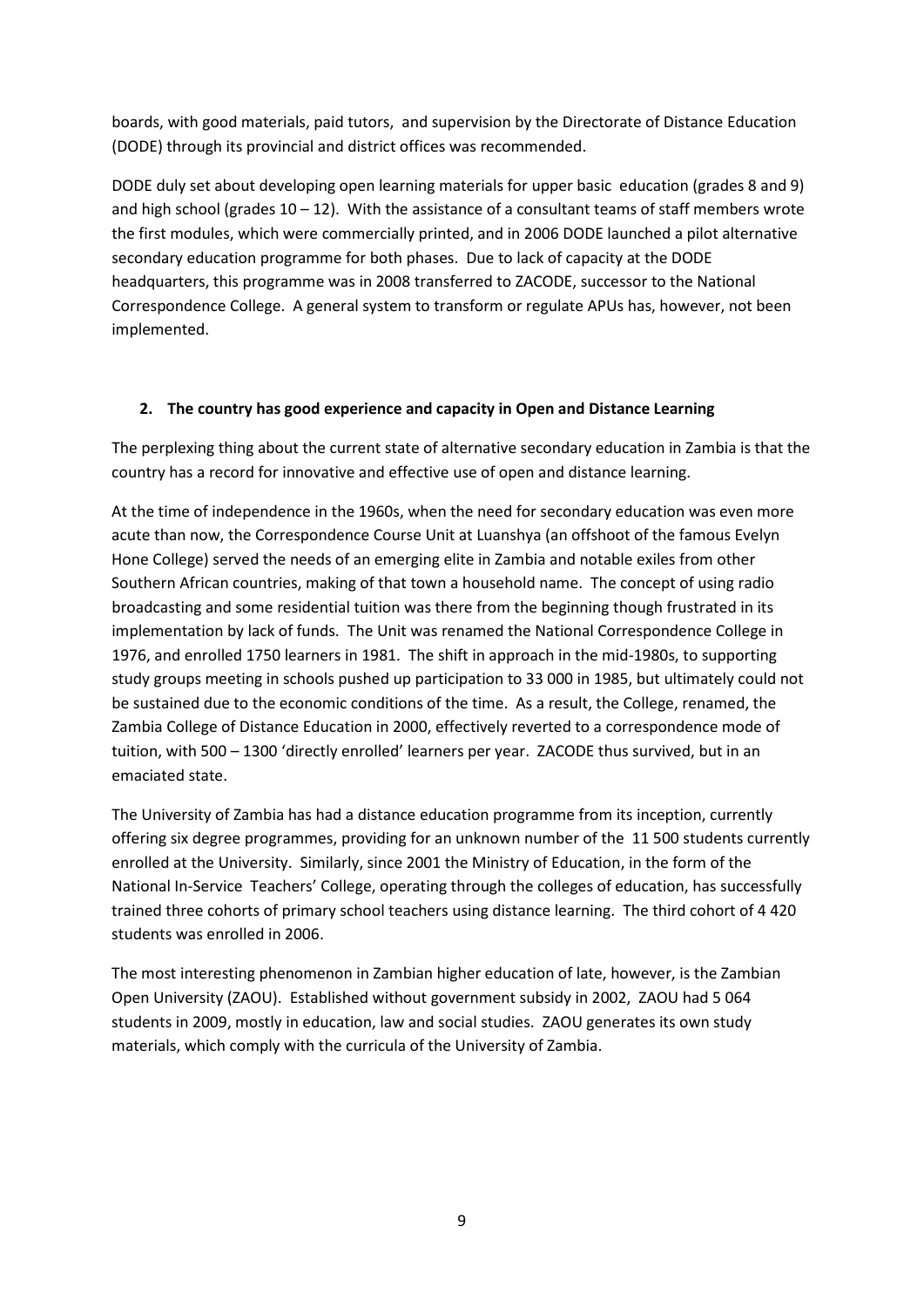

*Operating from a farm house on a plot behind Lusaka's industrial area, ZAOU is now about to put up its first building. It has, however, provided learner support, including some tuition, through provincial offices.*



*Prof Dickson Mwansa, Vice Chanclellor of the Zambian Open University and former Dean of the Faculty of Education at UNZA. He is planning to start a new company to offer distance education at high school level.*

Educational Broadcasting, and especially radio, has long been employed in Zambia to enhance schooling. The most acclaimed and successful project in this regard has been the Interactive Radio Instruction project , funded by USAID, which has supported primary learners, particularly in community schools.

Resources such as ischool.zm similarly demonstrate that Zambia is developing a capacity to exploit new media, as they become accessible, for enhancing formal education.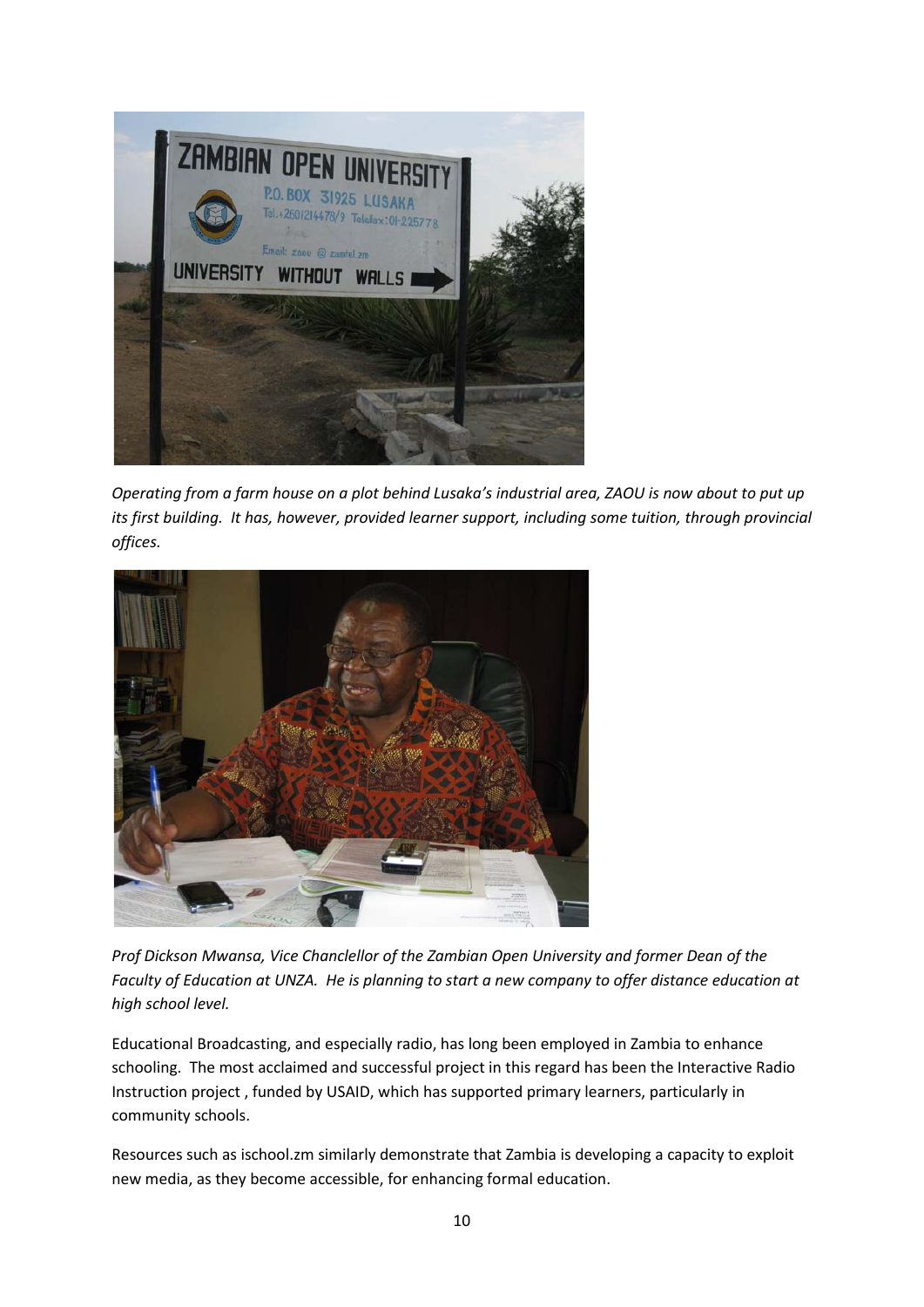Zambia has supported its own Cooperative College, which has used ODL to train staff in agricultural and other coopertives, since 1979.

The human capacity to support a system of Open Schooling should therefore not be lacking in Zambia. Zambians should be able to produce their own distance learning materials, perhaps with some limited external facilitation to ensure that a high standard is achieved.

#### **3. Organizational components that could make up a system of Open Schooling are currently disjointed.**

It appears the main problem that must be wrestled with in providing Open and Distance Learning for Zambian learners at secondary level is the disjointedness of the components that could and should be combined to provide an effective and integrated service.

As it is currently operating, ZACODE has a primary interest in providing printed learning materials. Unfortunately its human and financial capacity prevent it from doing so adequately. It is being called upon to provide printed materials to those in pilot DODE afternoon classes (which practically speaking are not very different from APUs) but has no further involvement in how the materials are used or the progress of the learners.

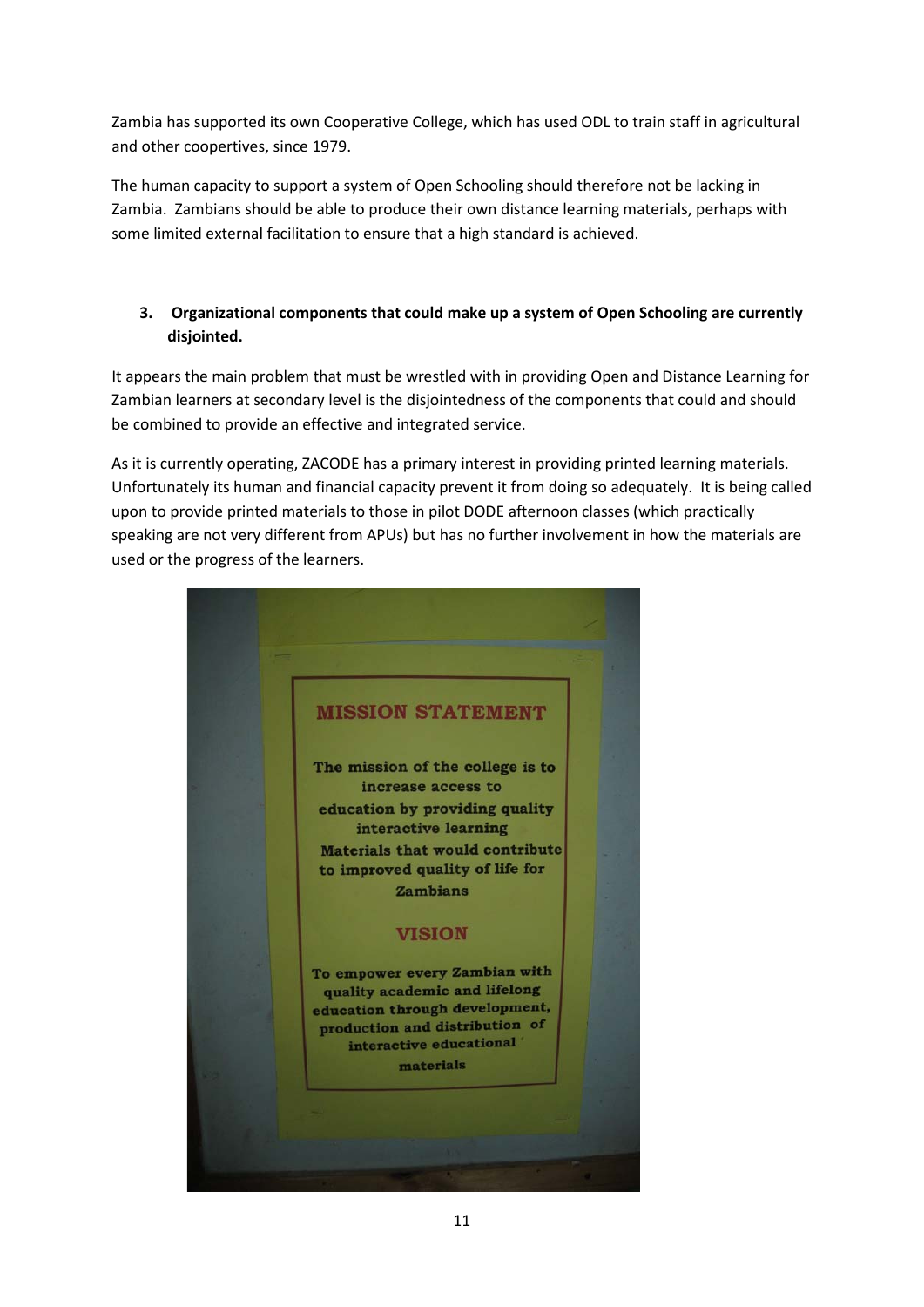The Educational Broadcasting Service, though having certain capacity and facilities, partly as a result of the Interactive Radio Project, runs as a separate section. It provides a good service to schools, and probably incidentally to those studying part-time, but at the current time lacks funds for access to radio stations, who expect a commercial rate for airtime.



Tutorial support, vital for this level of education, is in the hands of APUs and the equivalent, and has in a strange way been privatised. Due to the benefits that schools and teachers derive from this system they may provide active and passive resistance to reform unless it is handled well.

The Ministry of Education, through its DODE structures, has a supervisory presence at national, provincial and district level, but seems to lack the regulatory instruments and financial means to bring it all together in one integrated system.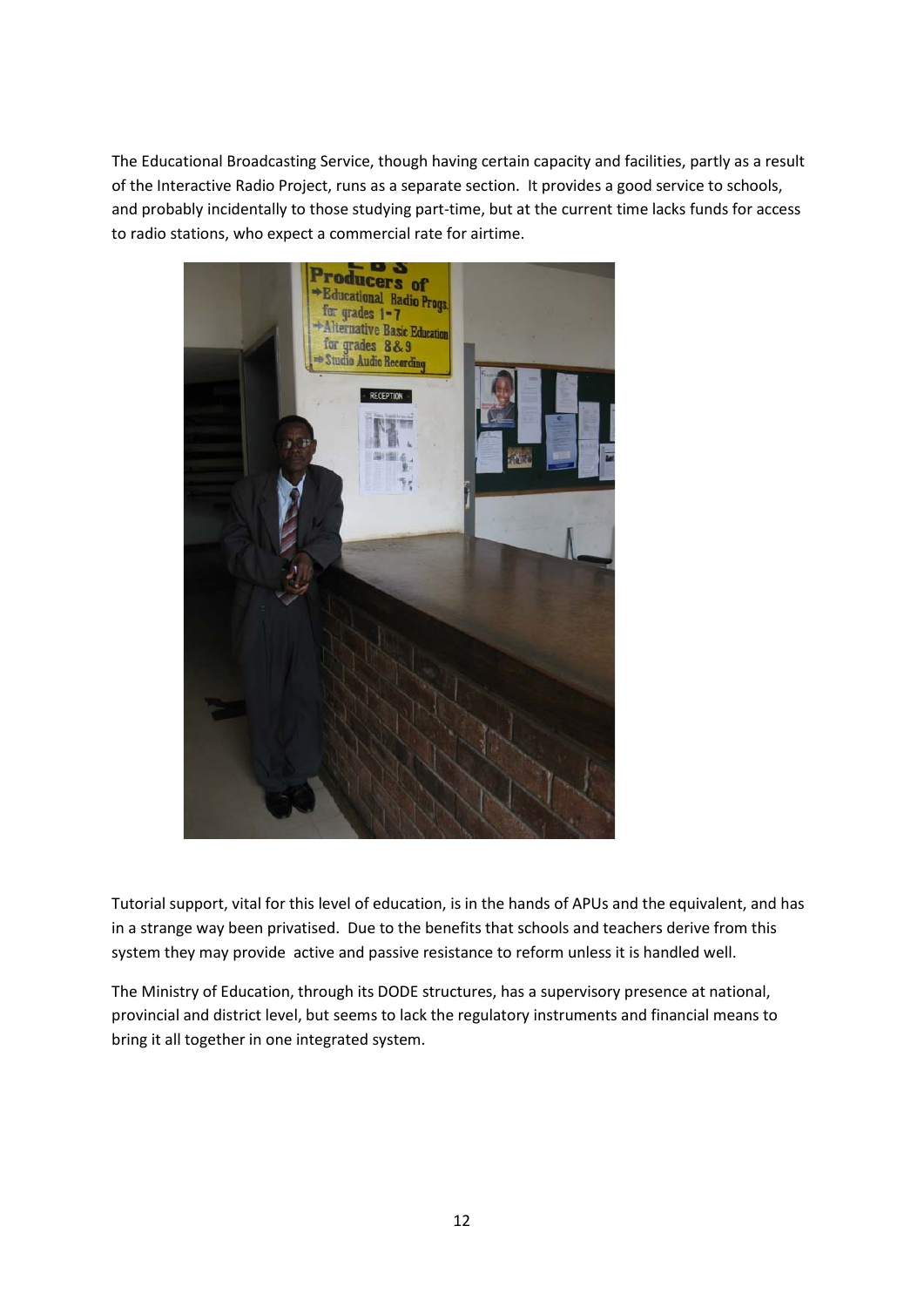### Requirements to Become an Open School

The TOR require that the consultant "identify the requirements needed to become an open school such as the Namibian College of Open Learning (NAMCOL) or the Botswana College of Distance and Open Learning (BOCODOL)."

The following characteristics of NAMCOL and BOCODOL, that seem particularly relevant to Zambian circumstances, were identified by the consultant and discussed with the management of DODE and ZACODE. Readers will understand that some level of generalisation and visioning has been necessary in arriving at these characteristics so as develop pointers that could be significant for Zambia.

#### **1. There is a strong learner support system**

Although there are circumstances in which learners may succeed using only printed materials and assignments sent to a remote tutor by post or other means, this method has generally been found to result in most learners dropping out of the programme. Particularly where learners are young, do not have well-developed reading skills, and the medium of instruction is a second language, there is a necessity to provide as much face-to-face tuition as is affordable. Learners and their parents certainly demand it, as that is what they have been accustomed to in primary schools where printed materials are often scarce. However, the tuition in an open school has to be different from a formal school, as the hours are going to be fewer than in a school, perhaps 2 -4 hours per subject per week, and the teacher must learn to be a facilitator who helps learners to use the materials, marks assignments, and generally develops study skills and deals with any difficulties the learners face. A reliance on study centres, which are usually organised in schools in the afternoons, has therefore developed. They have replaced afternoon or night schools as they once were. To support such decentralised centres regional offices with mobile staff are in place. Support provided to learners also has to do with how the college is marketed, and how learners (and sometimes their parents) are recruited, advised and registered. For those learners who cannot attend tutorials in term-time, intensive full-time tutorial sessions are organised in school holidays.

#### **2. Excellent learning resources are provided in a range of media**

Although this may not be evident to a casual observer, much effort goes into producing excellent self-study printed learning materials, the main resource for learning in an open school. At an early stage examiners and their reports are consulted to understand where learners are struggling, and what is most important in the curriculum. Curricula are studied and sometimes reconstructed to arrive at the most logical way of ordering what is to be learned, so that all the steps along the way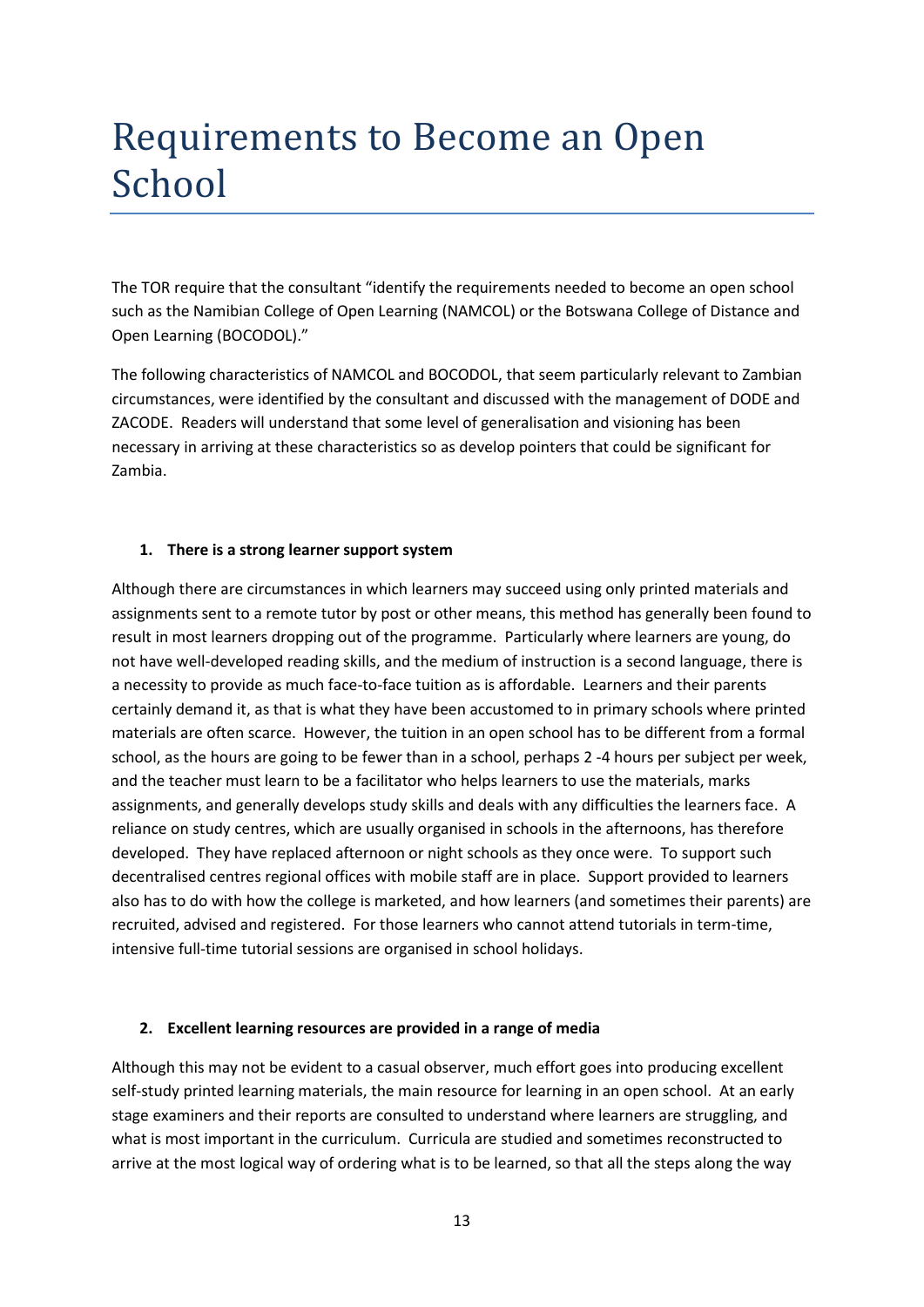are clear and the units build on one another so that at each session learners make progress and feel it. For each course a small team of part-time writers have to be recruited, trained, motivated and supervised, there are editors of several kinds, illustrators, layout specialists, and so on. One gratification is that OS materials are increasingly used in fulltime schools, with official approval, instead of traditional textbooks. Where economies of scale cannot be achieved for low-enrolment subjects, wrap-around study guides are provided with a good textbook. Printing has been outsourced to competing companies, and is timed so that all materials are always available to be handed over to learners on the day of registration. Computerised systems track complex stock movements. Logistics, partly using private contractors, are well oiled.

Radio and television are increasingly being used, through commercial agreements with public and private broadcasters. Some content is conveyed. But perhaps more importantly, encouragement is provided to learners, and the public standing of the college enhanced. New media such as mobile phones are also being used. Listeners to a radio programme might be invited to provide an answer to a question by SMS to be in line for a prize. Reminders of a due date, or notification that tutors have been paid, can be sent out by SMS. Some courses are already available on the web, or on CDs, so that those who have access to the technology can use them. Expertise is thus being developed for a not too distant time when access to the internet is as pervasive as the mobile phone is today.

#### **3. There is a quality assurance system**

High standards are achieved because of the quality of staff that have been employed, the training that has been provided according to a well-researched staff development plan, and the performance management system that is in place. Key instruments, such as a house style manual and a marketing policy, are rigorously implemented. There is a quality assurance policy and standards are in place for key processes and activities. The implementation of the standards is audited and such reports are discussed by management so as to achieve improvements.

#### **4. There is sufficient management and other capacity to make an impact**

In consideration of the many young people who are unemployed, and who could improve their lifetime earnings, livelihoods and social conditions if they had completed secondary education, there is a widespread national consensus that quality open schooling must be provided on a scale commensurate with the numbers of young men and women who cannot continue with their education by formal means, and who want to return to education for various reasons relating to work or family circumstances. Since open schooling only becomes cost-effective when economies of scale are achieved, the government is willing to make an upfront investment, to a small extent in buildings, but mainly in key professional staff and programme development, and later in providing sufficient learner support, so that the open school can operate on a worthwhile scale, within the means available. There is a funding formula in place to take account of what disadvantaged learners and their families are able to pay, and ensure that open learning is not more expensive than formal education. Public-private partnerships, and international or regional institutional professional and institutional partnerships, have been developed as a key resource.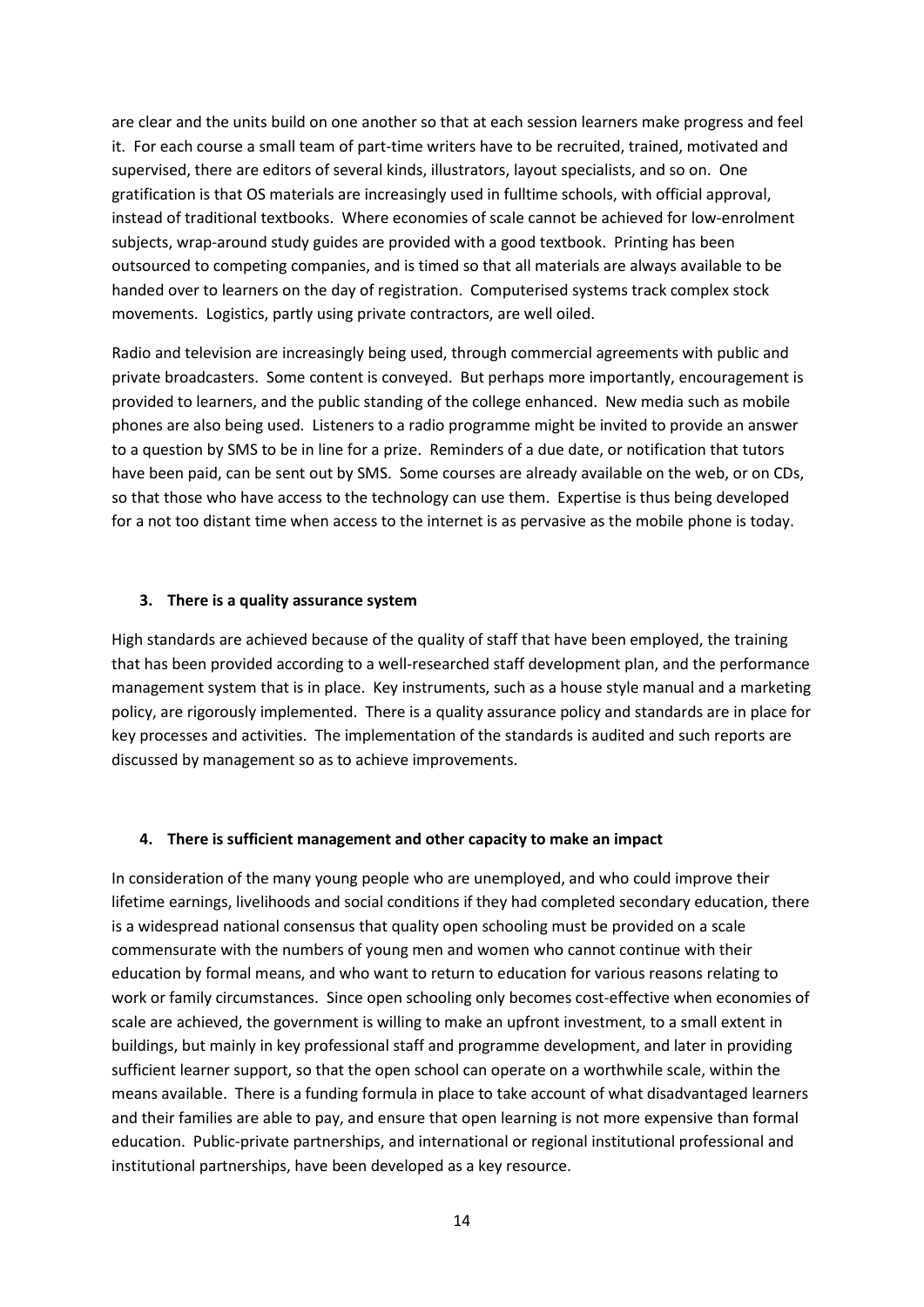#### **5. The government system of national examinations is used**

The national system of secondary school examinations and certificates is used, so that candidates coming through open schooling emerge with the same qualifications as others, and if they are young enough may regain entry into the formal system. However, some forty percent of the candidates sitting for an examination may be from the open schooling system. This adds greatly to the pressures on the examination authority and its administration. Long and careful discussions have therefore taken place to solve the many problems relating to fees, registration processes, accurate continuous assessment marks, time and place of writing, provision of results by electronic means, and other matters of this kind. Sudden decisions and actions are avoided.

#### **6. There is dependence on government funding, but increasing self-generation of funds**

Since the intention is to make secondary education accessible to disadvantaged young citizens, almost all of whom are unemployed, government subsidy covers 80 – 90 percent of the actual cost of the courses offered, the remainder being made up by learners and their parents or guardians. However, funds are also generated by sale of course materials to the formal education system, though the usual process for the acquisition of textbooks. Funds are also generated through consultancies and education service provision won on the open market. The latter includes a contract from government to increase the supply of learners who can gain access to tertiary education in the sciences.

#### **7. Professional, vocational, skills and livelihood programmes are increasingly emphasised**

Training in ICTS is increasingly provided, for instance for the International Computer Driving Licence. Literacy and extension workers in government are trained through the Certificate in Education for Development, and related higher qualifications. The Commonwealth Diploma in Youth Development Work is offered. A Certificate in Local Government Studies is well supported, and future offerings include a Certificate in Early Childhood Development and a Business Management Course for small and medium enterprises. Collaboration with the Training Authority to offer vocational courses at the equivalent of secondary level continues, for instance in office practice and tourism. There is inhouse capacity to research the market for future course offerings.

#### **8. There is a high proportion of female learners**

Roughly two-thirds of learners are female. Although this is not the result of design, the fact is that more young women than men find it possible to study through ODL. It should nevertheless be seen as an advantage in terms of equity. The advancement of women through education is likely to have social benefits in terms of better health and education for the next generation, while the greater participation of women in the workforce and in management can have benefits in terms of productivity. Measures are still needed to attract more young men to open schooling.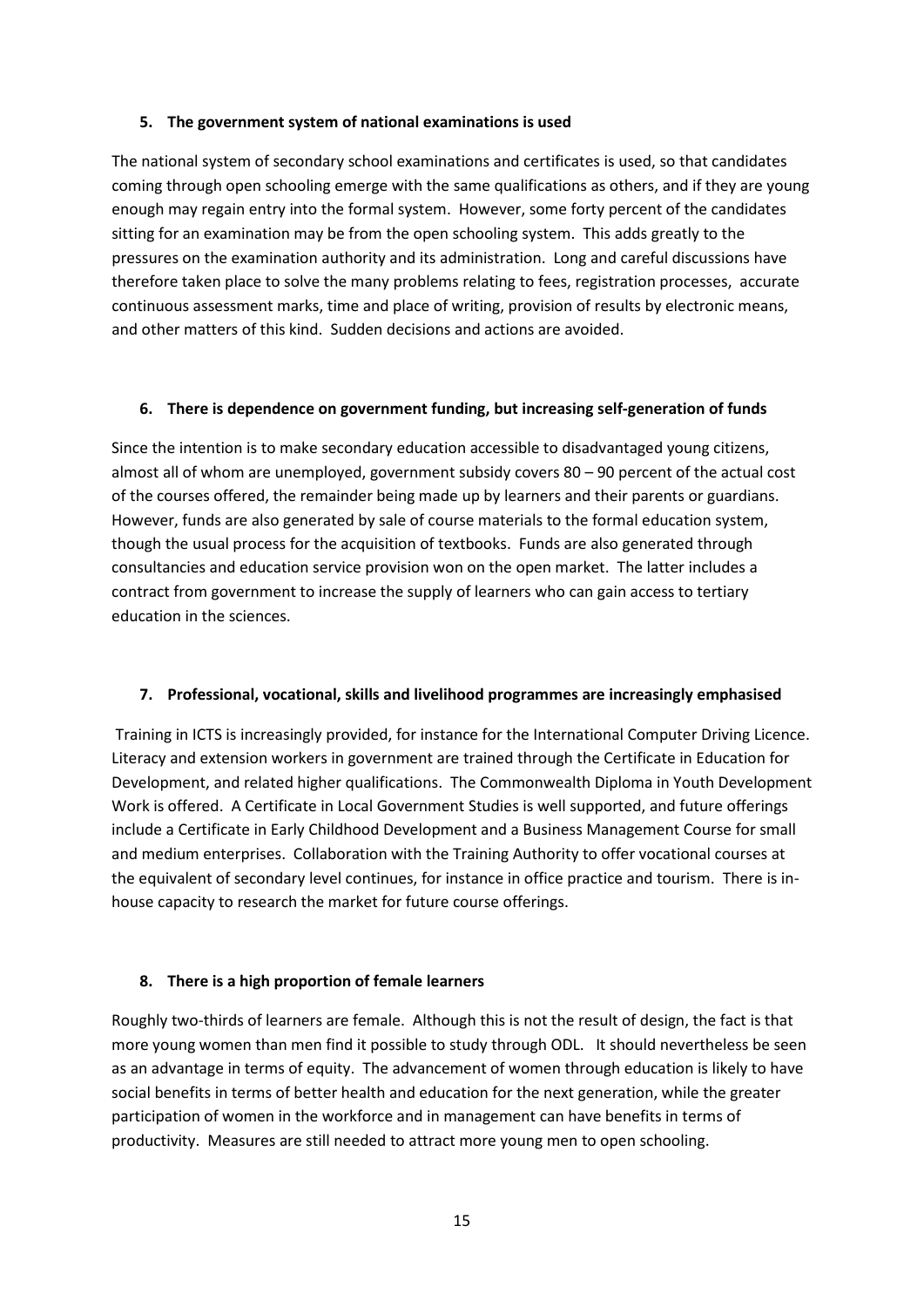## The Existing Structure of ZACODE and its Human Resource Needs

The current structure of ZACODE resembles that of a high school in terms of its posts and the way they are graded. There is a principal as the head of the institution, and staff components for academic work and for support services. A local advisory board is active in supporting the College, but does not seem to have any expertise in open schooling or ODL. ZACODE, to all intents and purposes, is apparently supervised by the Provincial DODE office, which gives rise to anomalies as ZACODE is meant to operate nationally.

| Post                                       | <b>Filled</b> | <b>Vacant</b> |
|--------------------------------------------|---------------|---------------|
| Principal                                  | x             |               |
| Head of Department: English                |               | x             |
| Head of Department: Maths                  |               | x             |
| <b>Head of Department: Science</b>         |               | x             |
| <b>Head of Department: Social Sciences</b> | x             |               |
| Senior Lecturer: English                   | x             |               |
| Senior Lecturer: Mathematics               |               | x             |
| Senior Lecturer: Science                   |               | x             |
| Senior Lecturer: Social Sciences           | x             |               |
| Lecturer: English                          |               | x             |
| Lecturer: Mathematics                      |               | x             |
| Lecturer: History and Civics               |               | x             |
| Lecturer: Geography and RE                 |               | x             |
| Lecturer: Env Science and Biology          | x             |               |
| Lecturer: Physics and Chemistry            | x             |               |
| Lecturer: Commerce                         | x             |               |
| Lecturer: Bookkeeping and Accounts         | x             |               |

The following tables give the posts that are available and whether they are filled or not.

| Senior Executive Officer    | x |  |
|-----------------------------|---|--|
| <b>Assistant Accountant</b> | x |  |
| 4 Typists                   |   |  |
| 4 Photocopying Assistants   |   |  |
| 4 Clerical Officers         |   |  |
| 1 Office Orderly            | x |  |
| 2 cleaners                  |   |  |
| 1 watchman                  |   |  |

At the time of the consultant's visit, twenty staff members were present, of whom eight were women.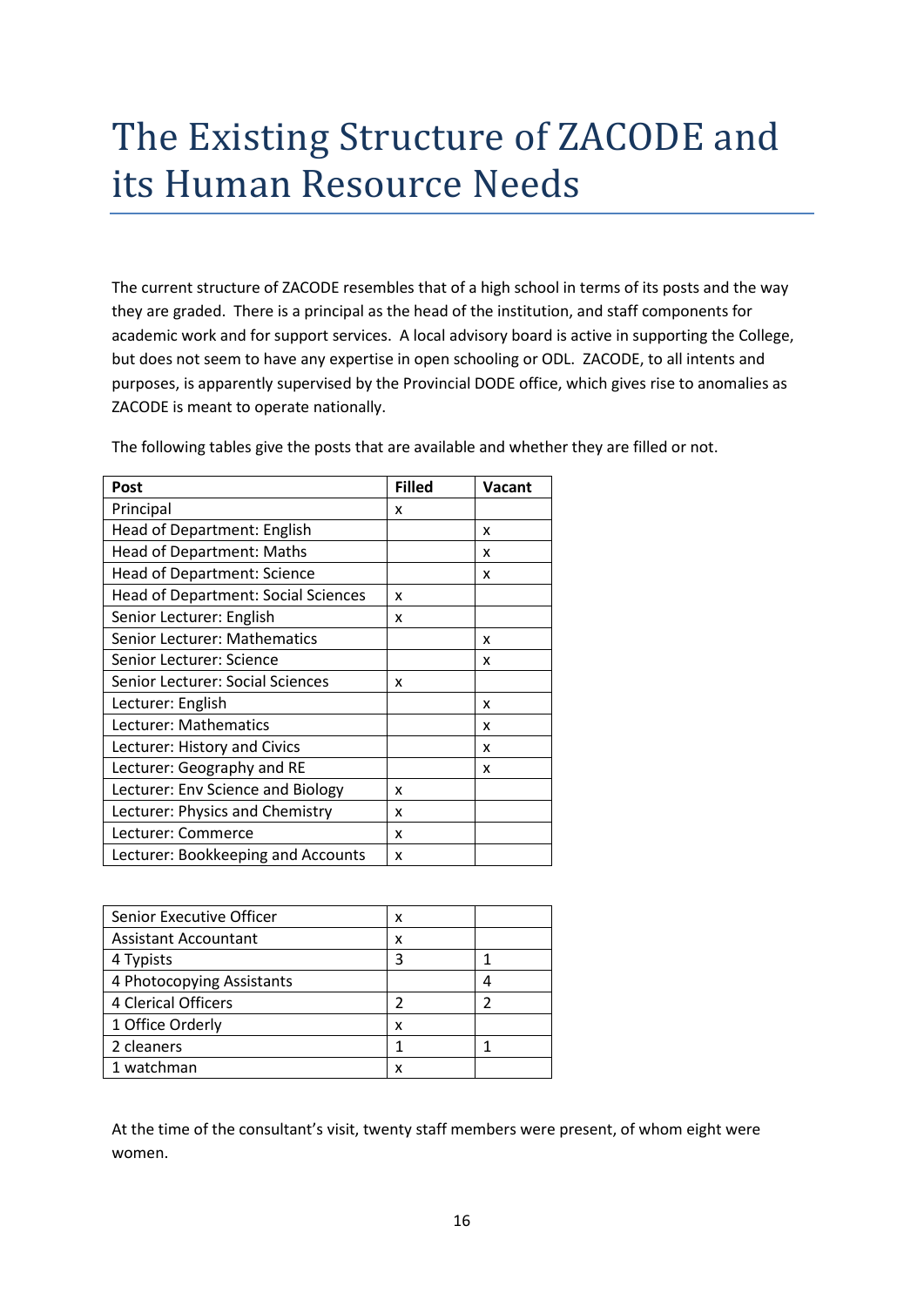What is evident from this staffing position is that certain subjects, such as Mathematics, are not being covered, while many subjects or areas are being looked after by lower rank staff members who hold teaching diplomas. Funds are not available for the farming out of work, and lecturers are therefore doing all writing and editing of course materials.

The cost of the staff members on board, in terms of their salaries is approximately K50 million per month or K600 m per year (about US\$133 000 per year.) Additional provision is made for printing costs. However, the College has no transport whatsoever. At the time of the consultant's visit materials were stacked about waiting for provinces or centres to come and fetch them.



*ZACODE Lecturer*

At the time of the consultant's visit ZACODE had 1332 active learners who had enrolled directly with the college. Learners are able to enrol at any time and are considered active if they still have modules to complete. The College is therefore currently administering two programmes, its own earlier programme for Junior Secondary and GCE O levels, and the Alternative Upper Basic and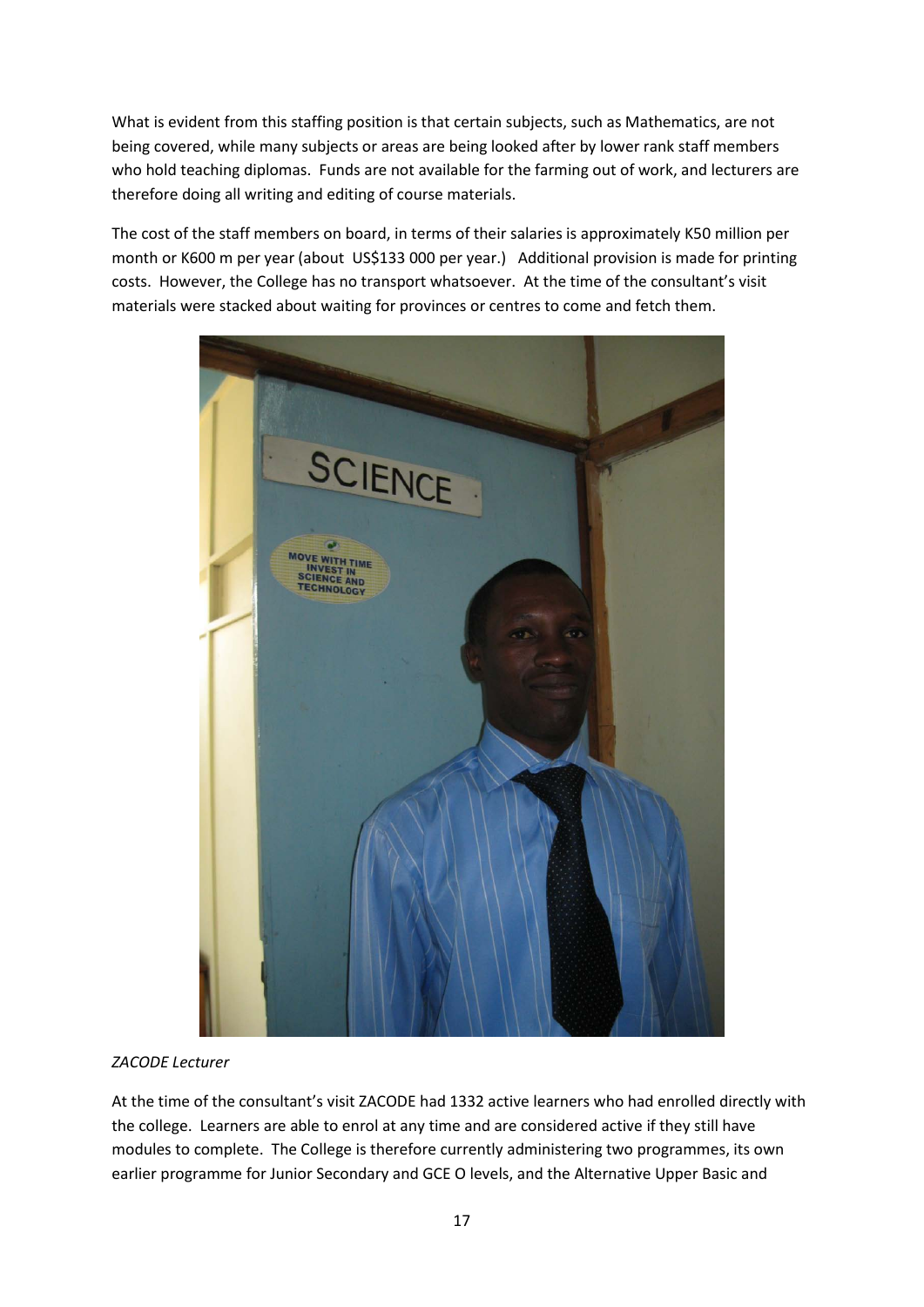Alternative High School Programmes that were partially developed by DODE in 2006 and transferred to ZACODE in 2008.

This gives a breakdown as follows.

| <b>Course</b>                     | Male      | <b>Female</b> | Total |
|-----------------------------------|-----------|---------------|-------|
| Junior Secondary                  | 357       | 179           | 536   |
| <b>GCE O level</b>                | 481       | 227           | 708   |
| Alternative Upper Basic Education | 13        |               | 19    |
| Alternative High School Education | 46        | 23            | 69    |
| Total                             | 897 (67%) | 435 (33%)     | 1332  |

It is difficult at this point to explain the gender imbalance. ZACODE does keep records of its learners in a tray filing system, but it would seem that the tedious task of researching the ages and employment status of learners has not been done recently. (Learner records are not on a computer.)



#### *ZACODE Lecturer*

The Pilot Alternative Upper Basic Education Programme (grades 8 and 9) was launched in March 2006, by DODE, for 3 000 learners in 60 centres. The centres are at schools. The staff of the school effectively run the centres. Similarly, the Pilot Alternative High School Programme (grades 10 – 12) targeted 1 000 learners in 20 centres. At the time materials had been produced for grade 8 and for grade 10, and were commercially printed. When this was found to be expensive it was decided that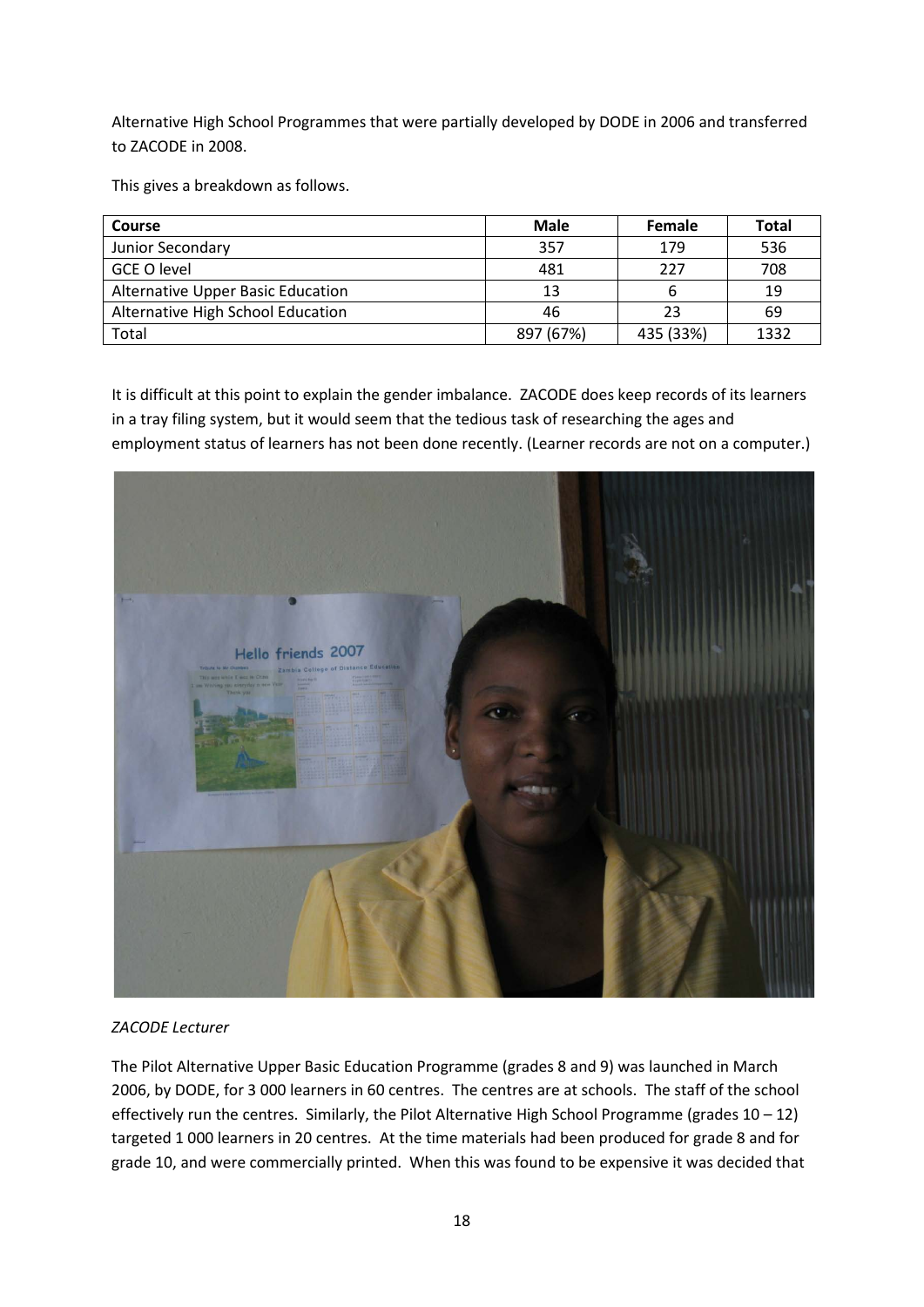the reproduction and distribution of materials should rather be done in-house by ZACODE, using photocopy (Risograph) machines (on A4 size paper).

At the time of the consultant's visit ZACODE had managed to reproduce grade 8 modules in the following numbers: English 3 078, Mathematics 2 405, History 2 748, Geography 2320, Civics 2 370, and Environmental Science 2 708. This number would seem to be too few for the intended number of learners, given that most courses have two modules at this level. Grade 9 modules are not being produced. One therefore wonders what has happened to the learners who completed the grade 8 course in 2006, 2007 and 2008, and who were entitled to expect that grade 9 materials would be available for them.

Similarly, ZACODE had managed to reproduce grade 10 modules in the following quantities: English 1 430, Mathematics 1 240, History 505, Geography 3 425, Science 911, and Commerce 2 108. Anomalies in respect of the target of 1 000 are evident. There is also no mention of modules for grades 11 and 12, which are now in demand, one presumes, as explained above. It seems they have not been written.

It was reported that modules had been delivered to fourteen DODE centres, of which six offered both upper basic and high school, three were high school only, and five upper basic only. It seems that about one third of the available stock has been delivered, and this mostly to centres on the Copperbelt or within striking distance. The rest are stacked about waiting for transport to arrive.



*Laboriously produced modules await transport*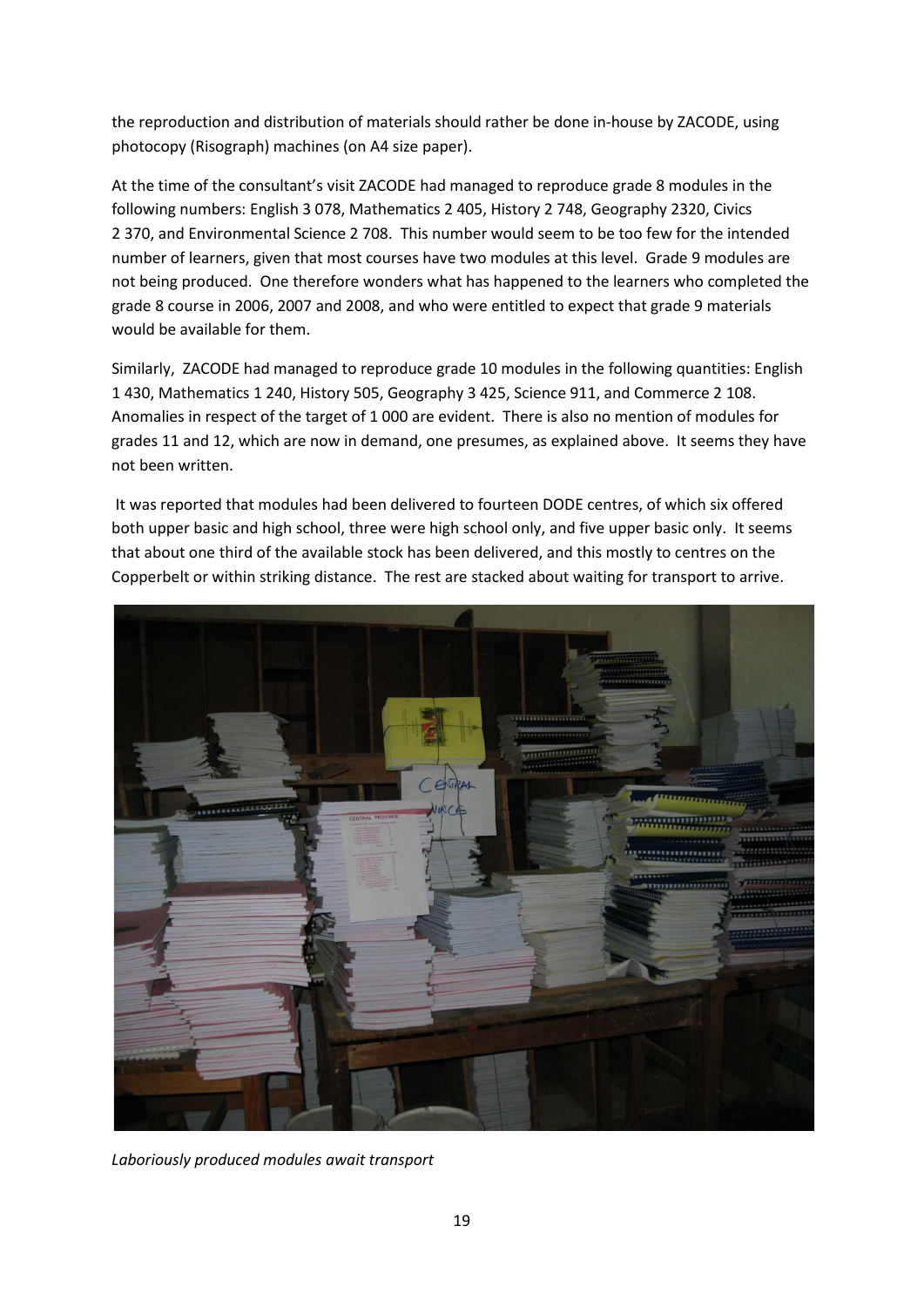An arrangement had been made by DODE that 56% of the cost of the materials should be paid to ZACODE by DODE afternoon classes that are part of the pilot programme. This amount would presumably be drawn from the fees charged to learners by the centres. ZACODE had not yet been paid anything by even a single centre. It was not clear to the consultant what administrative mechanism would be followed to transfer or account for such monies and whether or not such an arrangement would be within the rules. Such an arrangement, however, suggests that the continued production of materials at ZACODE may not be sustainable, in the absence of constant and adequate funding from central government, which is currently not assured.

It is evident that ZACODE does not have nearly sufficient in-house capacity to produce adequate quantities of materials.

ZACODE lecturers do attempt to provide some support to their directly enrolled learners, through the marking of assignments that are received through the post, and though a single mobile phone that the College has acquired.

Through the College's own initiative, classes in some computer applications are offered on site, through two small computer labs, although the College has no connection whatsoever to the internet, due to the cost which is beyond ZACODE's means.

If the characteristics of a modern open school as described in the previous section are considered then it is evident that ZACODE needs to be completely restructured. In fact, it is the whole of DODE that needs to be reorganised. It is unfortunate that because of previous austerity measures and some lack of modernisation it is necessary to make some radical proposals. These proposals are for structures needed immediately and for the next 3 – 5 years, pending the establishment of ZACODE as a semi- autonomous body.

Firstly, it is proposed that the current Directorate of Distance Education be replaced by a Directorate of Youth and Adult Learning. This new Directorate should have divisions for (a) ZACODE, (b) relations with private and semi-private adult education institutions (since there is a crying need for regulation of such bodies and for creating synergy between government and private effort), and (c) Adult Literacy (a function recently transferred to the Ministry of Education.) Correspondingly, provincial and district structures should be re-named for youth and adult learning instead of distance education as at present. The usual term 'adult learning' is also appropriate, but Zambian circumstances seem to suggest that an emphasis on youth would not be misplaced.

The officer in charge of ZACODE should thus be a Chief Education Officer or a Deputy Director. Supporting him or her should be four sections, led by two principal education officers, for learner support and materials production, the controller of educational broadcasting, and an administrative officer of equal rank. Each would probably need four senior education offices, or equivalent, to start with, and a few specialised (education) officers. A small component for clerical assistance will also be needed, for instance to ensure that computerised records are available on all enrolled learners and their progress. Printing should be outsourced. There should also be a facility to contract parttime writers, editors, illustrators, assignment setters and markers. Reference can be made to the structures of NAMCOL and BOCODOL to identify the functions that need to be considered. An investment needs to be made in computerisation. The consultant could be more prescriptive but prefers that Zambia should consider its own circumstances and decide accordingly.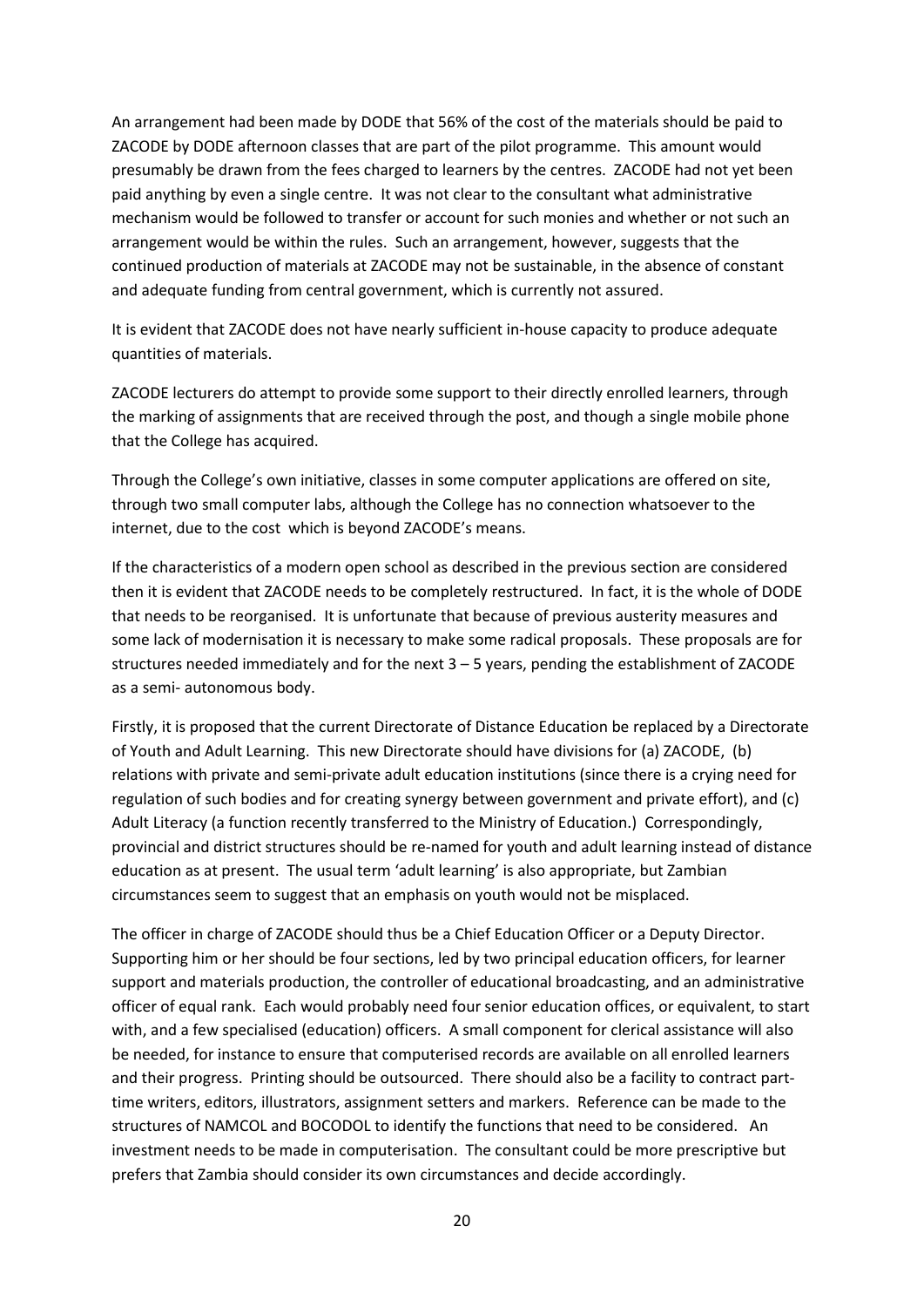Once the new structure has been instituted staff can be appointed, drawing on the current structures of DODE and ZACODE, but also bringing in new blood. Some temporary arrangements will have to be made in Lusaka for additional office accommodation, until such time as the new ZACODE head office is built. (See discussion on premises later in this report.)

An extensive in-service training programme will be needed for the new ZACODE staff members. This should be compiled based on the identified needs of existing staff members. The most effective means of doing such training would probably be to attach Zambian staff members to existing open schools. The production of study materials can be combined with training. Fellowships to the Commonwealth of Learning might be considered for senior staff members. A few younger staff members should also be considered for formal courses in ODL, such as those offered by the Indira Ghandi Open University

A national advisory body for ODL should rapidly be instituted by the Minister, for a period of say three years, drawing on the expertise that is readily available in Zambia concerning ODL, and bringing in interested parties such as employers, trade unions and persons with knowledge of technical and vocational training and examinations.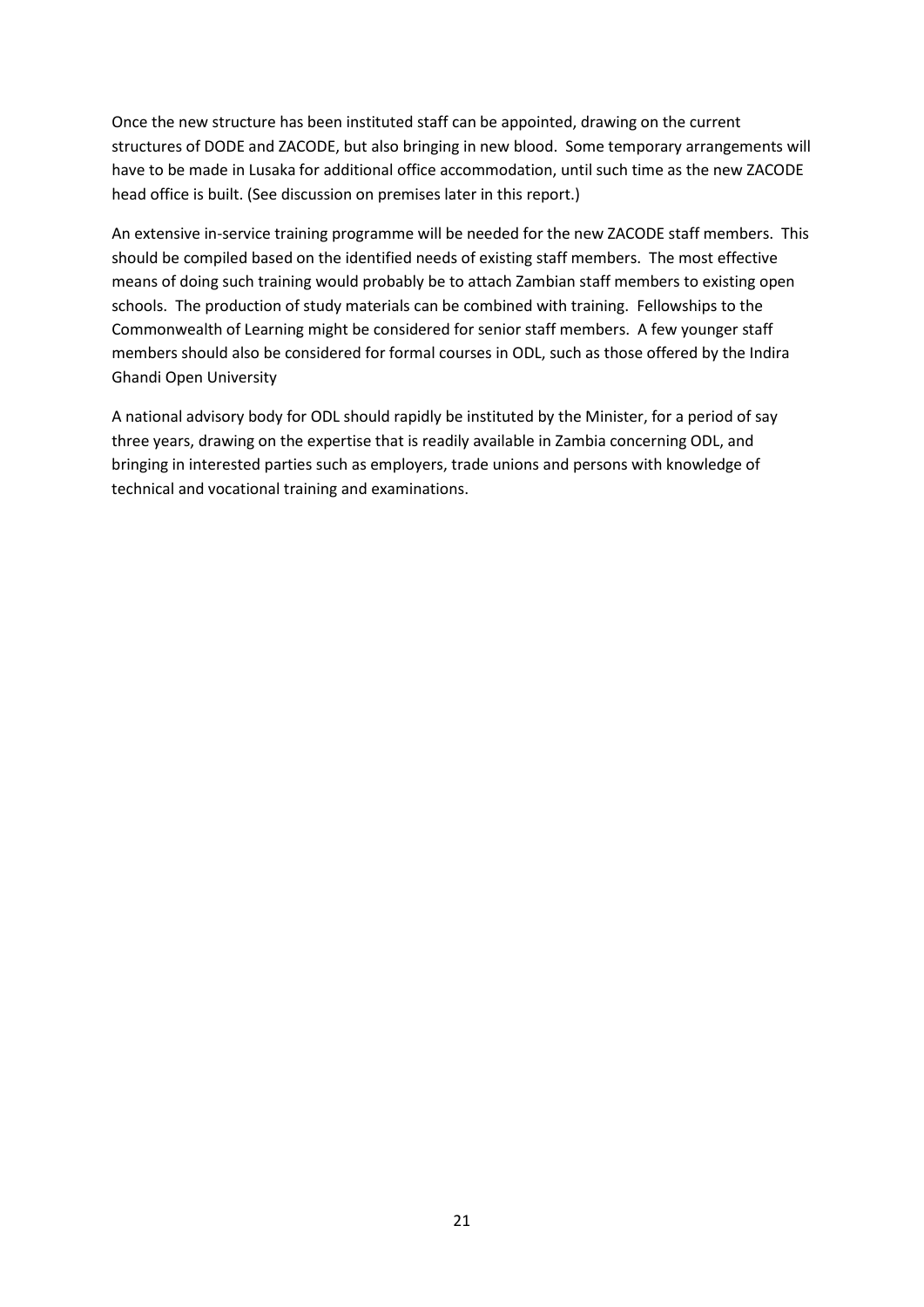# Location of ZACODE

The consultant was required to view the location of the College and assess whether it can respond to the needs of the country from its present location (physically and administratively.)

An in-situ investigation was carried out accordingly, although the consultant must admit that he is not an expert in physical facilities.

Luanshya, where ZACODE is located, is a pleasant mining town in Zambia's Copperbelt Province. It has a population of about 110 000. The China Nonferrous Metal Mining Group has just completed formalities for the acquisition and reopening of Luanshya Copper Mines, bringing hopes for a revival in the fortunes of the town.

The ZACODE building is near the town centre. It was reportedly built as a store for the Roman Catholic Church in the 1930s, hired by the Distance Education Unit in the 1960s, and eventually acquired by government for the National Extension College. The neighbours include several noisy bars and liquor outlets. The stand is almost entirely occupied by the building. (See picture on page xx.) Internal structures are almost all wooden partitions. No major structural defects were reported.

At present the upstairs part of the building provides sufficient office accommodation for a dozen professional and clerical staff, including two small computer rooms, while the ground level provides for printing, storage and learner records.

For the present low-level activities of the College, the accommodation is probably sufficient. However, if ZACODE is scaled up to respond to the extent of the need for open schooling in Zambia (some 300 000 learners) it is difficult to see how the current facility will be adequate five years from now. If experience of Namibia and Botswana is anything to go by, ZACODE will need a staff of 5 – 10 times its current size at its head office, and considerable storage space will be needed for the consolidation of printed materials before they are sent out to the provinces.

Continued location in Luanshya will probably increase inefficiencies in the production and distribution of materials. Most materials will be printed commercially in Lusaka. Then they will be sent to Luanshya for consolidation and packing, then back to Lusaka for distribution to most of the country, since Lusaka is the hub for most road transportation.

Services that ZACODE is going to need, including high-speed internet access and the maintenance of high capacity computer systems, are probably not going to be available in Luanshya, except at a cost in terms of both time and money.

The fact of being 'out of sight and out of mind' has already cost ZACODE dearly in terms of the attention and funding that it has received from central government.

It is therefore recommended that ZACODE sets about building itself a modest headquarters, on a site in Lusaka, or a nearby town such as Kabwe, with room for expansion, and that when the new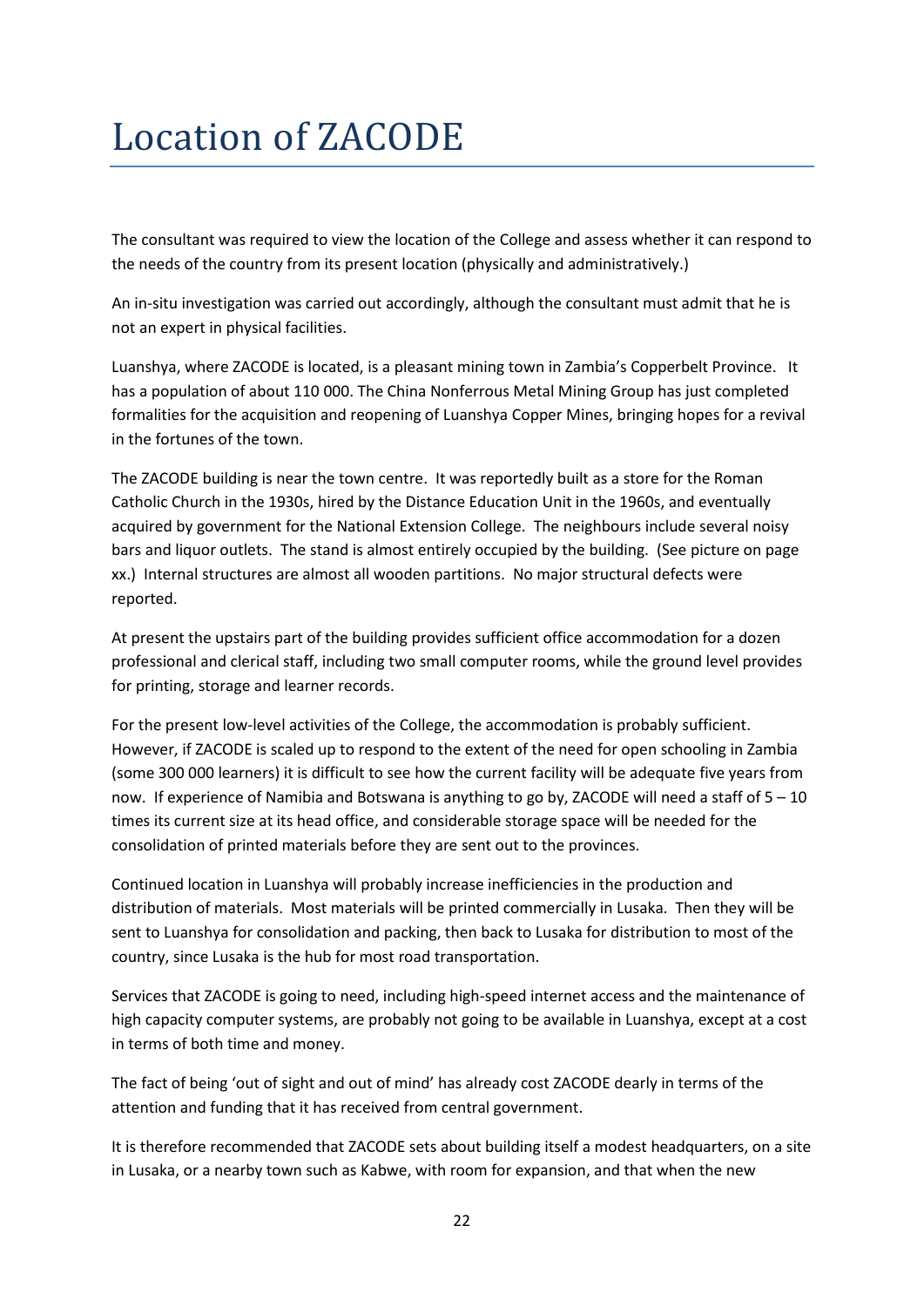headquarters is available the current facility at Luanshya becomes a regional centre for ZACODE, serving several provinces. Alternatively it could be sold to defray costs of the new head office.



*The Heidelberg Offset Printing Press at ZACODE; it has evidently not been operational for many years, but might still be useful to a skilled commercial printer.*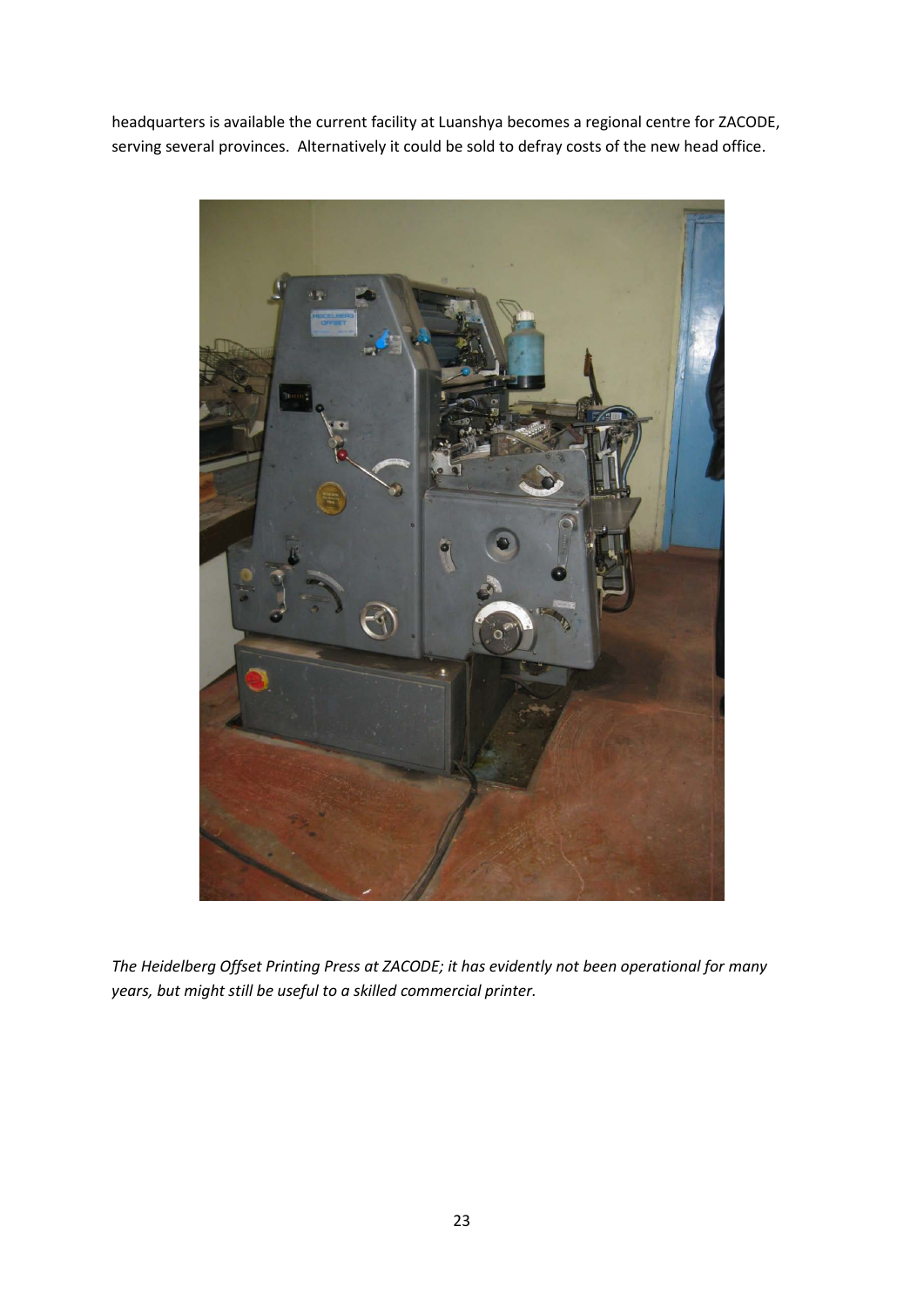"It seems clear that open schools work better if they are given a degree of autonomy and not run as branches of government." (Sir John Daniel, President and CEO of COL)

The current difficulties being experienced by ZACODE would tend to reinforce this view, one that is based on extensive experience. Open Schooling needs highly competent and specialised management and staff. Many of the decisions to be made are very technical, complex, and must have a long-term perspective; they are high risk in terms of the resources to be committed and expended, and the reputation of the College that is on the line. Small mistakes can have big consequences. The kinds of delays and frustrations that are caused by complex government bureaucracy can be fatal for a distance education operation, which must be agile, learner and performance orientated.

It should therefore be the intention, in the medium term, that ZACODE should become a statutory body, in terms of an Act of Parliament. This commitment should be clearly stated in the upcoming Sixth National Development Plan.

However, there should also be a build-up to the establishment of this semi-autonomous body, so that its establishment in terms of the Act is just a step along the way in the development of a College that is already a going concern and appreciated by government. Moving rapidly from the current weak state of affairs to a parastatal would seem to be risky. There is therefore a need to immediately begin with the transformation of ZACODE, while still under government auspices. The main elements of this transformation are suggested later in the report.

One of the tasks in the transformation of ZACODE will therefore be to draft the legislation to establish it as a statutory body and to support its passage through Parliament. Although basic laws and drafting styles do differ, it will not be necessary to start with a clean slate. For instance, legislation from Namibia and Botswana can be studied to consider the compromises that have been struck, as Sir John Daniel suggests, in determining the degree of autonomy that the government is willing to allow. Some of the key issues to be decided include the institutional mandate, the processes for the appointment of a board and a chief executive, the staff establishment and their remuneration , the determination of budgets, the courses of study to be offered, the fees to be charged to learners, and reporting mechanisms. There may already be general requirements within government that relate to state-owned entities, and these will have to be complied with. Although lawyers will be required in due course it will do no harm for ZACODE staff to begin the drafting process, and for this 'layman's draft' to be improved upon by professionals in due course.

Another requirement will be to draft the funding formula, a matter dealt with later in this report.

An agreement between the Ministry and ZACODE about the use of facilities, especially schools and offices at provincial and district level will probably also be needed.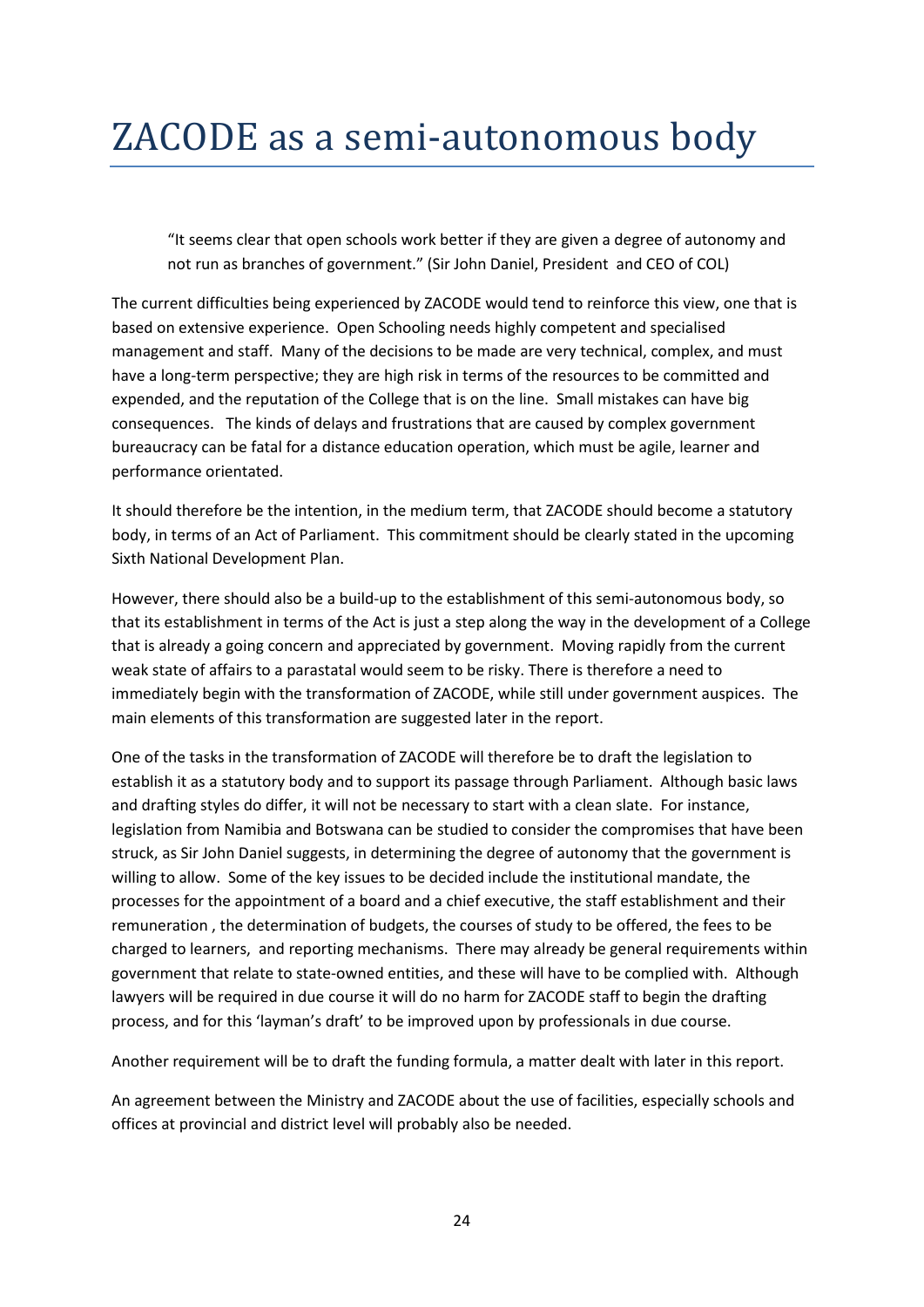# Funding ZACODE and finding efficiencies

Open schooling can be cheaper than conventional schooling, without loss of quality. However, this can only be the case when sufficient investment has been made upfront in staff development, the preparation of multi-media materials, and communications technology, especially computers. The operation must also be of sufficient size to achieve economies of scale.

Open learning has a different cost structure to schools. More money is spent on printed, audio and audio-visual learning resources, and on communication technology, and less on live face-to-face tuition. There is also a cost attached to the complex administration that is required.

However, at the level of upper basic education (grades 8 and 9) learners are still going to need a lot of face-to-face tuition, because of their limited reading ability and mastery of the English language. This may mean that open schooling at this level is not much cheaper than conventional means. However, it may still be worth having an open school programme at this level if it gives access to education to learners who cannot be reached by conventional programmes.

Very often those who are the intended beneficiaries of open schooling are socially and economically disadvantaged. They have not been well served by the conventional system . A case could therefore be made that actually open school programmes should be better funded than conventional programmes, since clearly there are many obstacles to be overcome, which will require additional resources. However, the generally accepted principle is that open schooling should not be more expensive than conventional schooling.

The first step therefore seems to be to arrive at a proper estimation of what the system of formal education costs, per subject taught to a learner, at a particular phase in the formal education system. This calculation may not be as simple as it first appears, as all the overheads and sometimes hidden costs need to be included. The cost of boarding should be included, for instance.

When it comes to determining a formula by which the amount to be paid by Government to an open schooling system is determined, this cost per learner per subject at a particular phase is the logical starting point. If the fee that the learner is to pay goes to the account of the College then this amount can be deducted from the subsidy. A further deduction can be made in view of the supposed greater efficiency of open learning. However, as already indicated, it is doubtful that much cost efficiency can be achieved with younger learners, and the effect may only be expected at high school level. Even then, government should be careful of imposing such a discount (such as beyond 5 – 20%) that the quality of the programme is compromised. This will mean that eventually the programme is discredited in the eyes of its supposed beneficiaries. The only remaining variable then is for government to say how many learner and subject enrolments it is willing to fund in a year. Unless the number of learners is relatively large, perhaps at least 5 000 – 10 000, economies of scale cannot be expected.

There are other methods of determining the funding for open schooling, but most other methods are likely to end in unresolved arguments about what it costs *or should cost* to provide the service.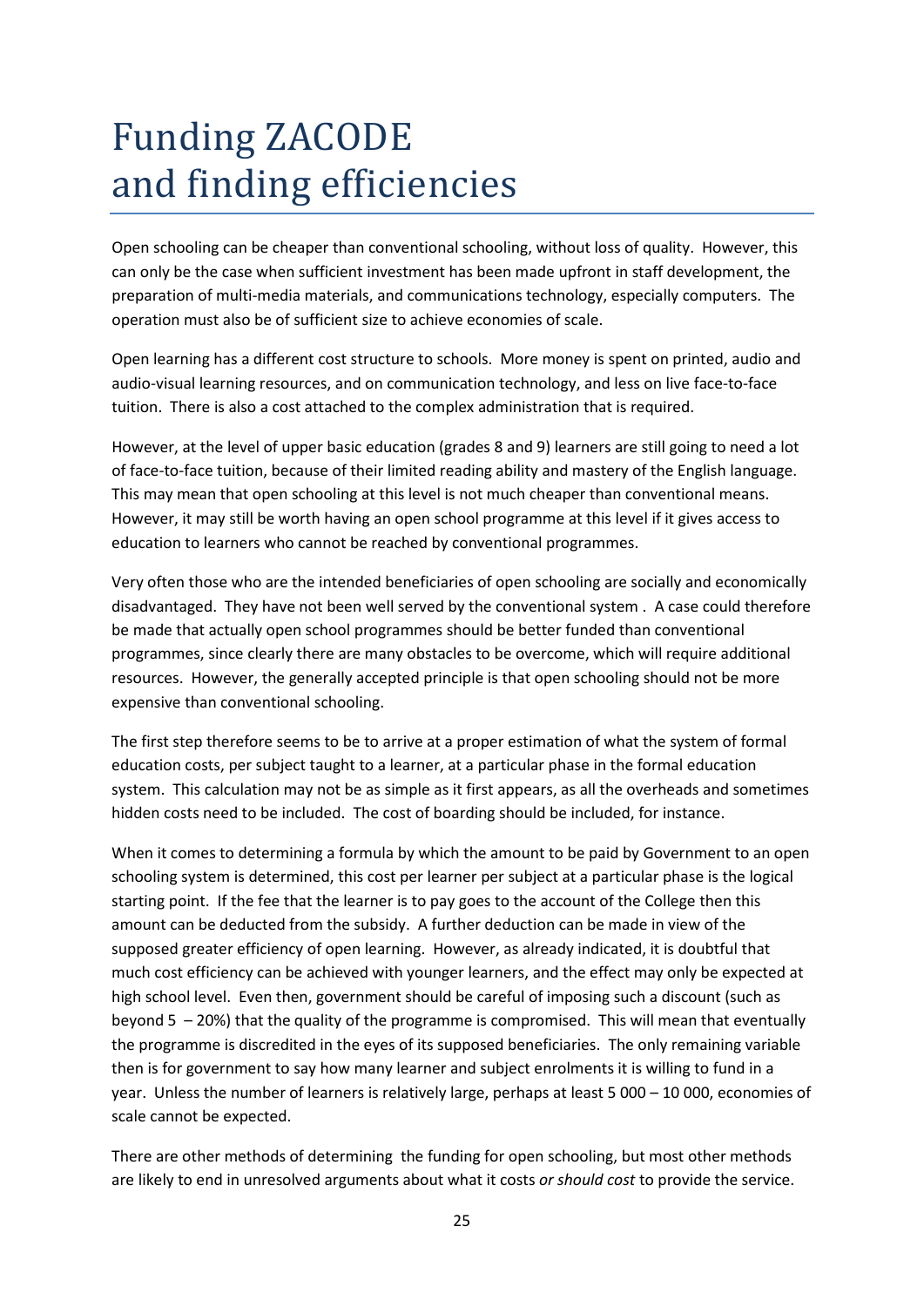It seems likely that there is considerable inefficiency in the current system of ZACODE correspondence study and the APUs or DODE afternoon classes. It seems likely that there is a high drop-out rate as learners are meant to struggle on under adverse conditions for several years before they get to the national examination. The best way of investigating this would be through a tracer study, which would also provide other instructive information such as the current occupation of former learners.

Another piece of research that is needed is to determine the amounts that learners and their parents are currently paying for APUs and the like in various parts of the country, and what the target group might be willing to pay for an open school programme.

Open schooling may be able to achieve greater efficiency by doing away with the system of grades within phases that is currently applied in afternoon classes in the same fashion as for schools. Instead one could develop a course for a subject for the whole phase, for example high school mathematics, with the intention that learners complete the subject in one year. Learners would do less subjects per year, perhaps only two or three, but the chances of them dropping out before the examination would be greatly reduced. Many learners may also only want to do one or two subjects, for instance to improve their grade in a subject such as Mathematics so that they can gain admission to higher education. Youthful and adult learners tend to be very clear about why they have come back to education, and since their motivation is high the learning curve can be surprisingly steep. Already the Zambia Examinations Council is seeking to impose a limit on the number of subjects that part-time candidates can take in a year, due to the growing load on their shoulders (and perhaps also inside information about the performance of part-time candidates.)

In any case, since resources are limited, strategic choices must be made in where to focus efforts in the building up of open schooling in Zambia. Otherwise resources are going to be dissipated across too wide an agenda, without quality being achieved anywhere.

Probably the best place to start will be at the high school level, to ensure that complete courses for this phase can be offered in enough and significant subjects. However, the curriculum reform which is currently under discussion needs to be kept in mind. Careful consultation may be needed with the curriculum authorities so that one starts on subjects that are least likely to be drastically affected. Again, to achieve efficiency, one wants course materials to last for at least five years without major changes. It usually takes at least two years to develop a set of materials for a course at this level, and the course should **never** be launched until **all** the material are available. Concerning this phase there should be a discussion with Prof Mwansa, in view of his intention to offer courses at this level privately, to see if some partnership can be formed to mutual advantage.

The next priority will probably be to offer selected courses in the skills or vocational or professional areas. Close consultation will be needed with relevant bodies, especially employers, professional associations such as accountants, and TEVETA, to identify occupations where there is a high likelihood of employment or advancement for those who satisfactorily complete the courses. ICT seems to be an obvious area. School qualifications are not the answer for everyone, and open schooling can demonstrate its utility to prospective learners and government most effectively by adding to the number of the gainfully employed, or at least improving people's livelihoods.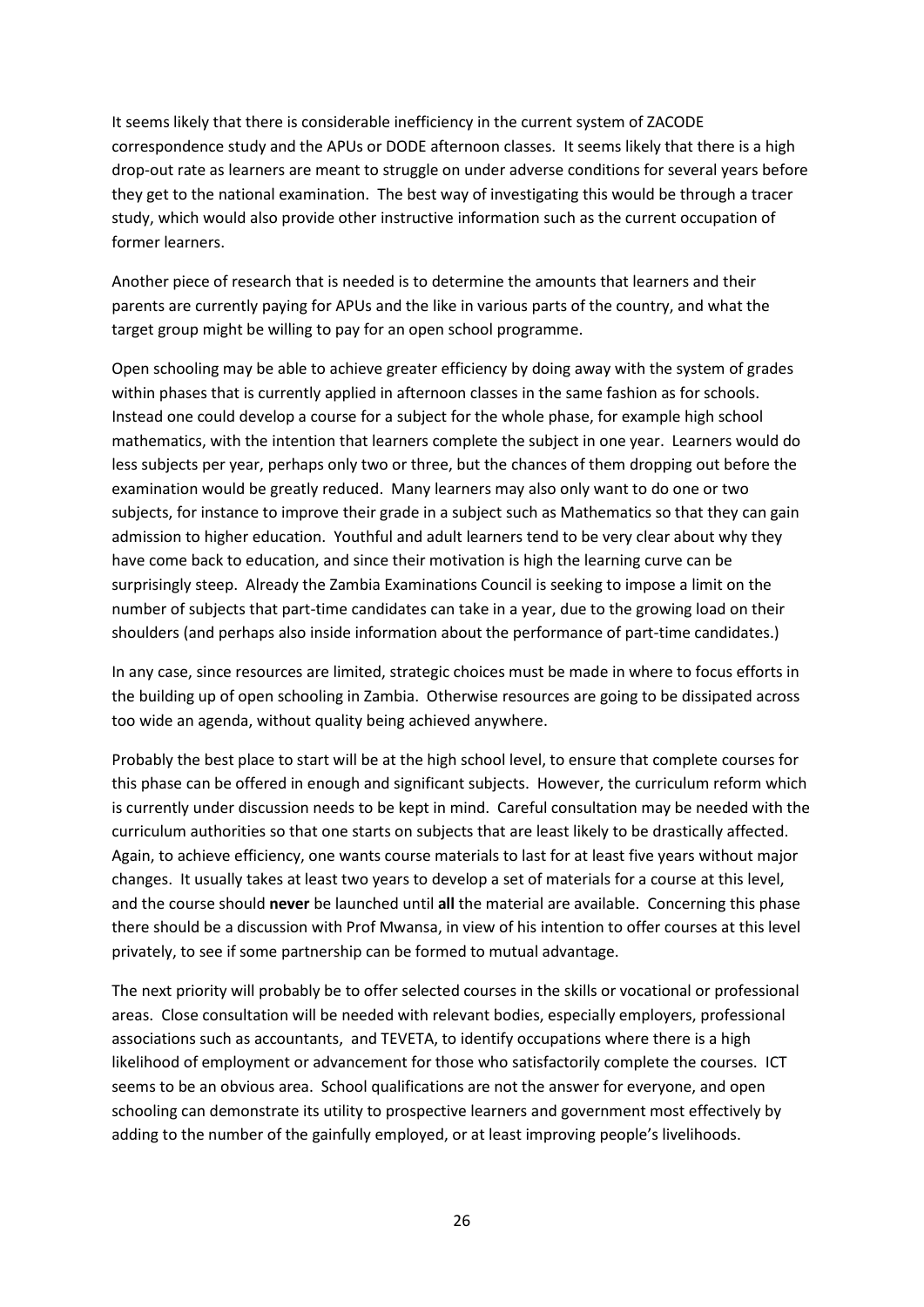For reasons already explained, the upper basic level of education will be the third priority. Which is not to say that it is not important. It is vital for a large number of learners, and it must be attended to once the other two priorities have been seen to.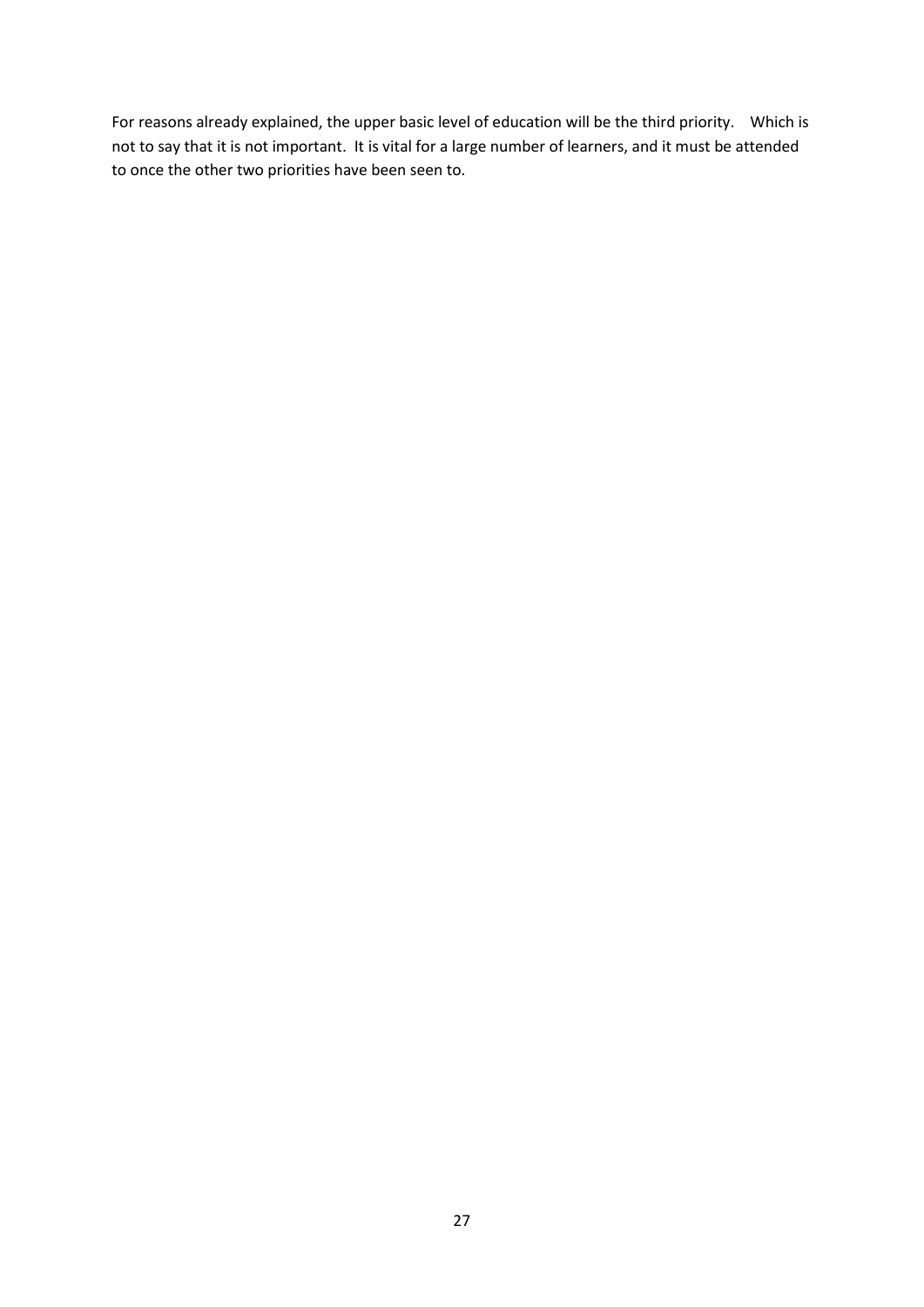# The Way Forward

This section of the report suggests cardinal matters that may need the attention of the Ministry of Education if open schooling is to make further progress in Zambia. In conclusion, an indication of the relative timing of the various actions is suggested for consideration. Together these proposals constitute the main recommendations arising out of the consultancy.

#### **1. Policy and Legislation**

- *1.1.Form a technical committee on ODL.* It is proposed that the Minister appoints a technical committee on ODL to advise her on policy and other matters relating to ODL and OS. This committee should be drawn not just from the Ministry of Education, but from other Ministries and institutions, public and private, that have an interest or expertise in ODL. DODE should provide the secretariat for the committee. In time the technical committee might be transformed into the council of ZACODE.
- *1.2.Finalise a policy on ODL, including OS.* The process to formulate a policy on ODL is already under way as part of a SADC initiative. What is important at this stage is that it should include OS.
- *1.3.Promulgate and enforce a regulation on afternoon and night schools.* It will take some time to transform ZACODE and develop a system of open schooling. In the meantime the phenomenon of afternoon and evening schools and APUs should be regulated by law so as to ensure that standards are adhered to, particularly in respect of financial accountability and materials provision, so that learners and their families get value for their money.
- *1.4.Draft legislation for the establishment of ZACODE as a semi-autonomous body.* While the legwork for this task can be done by DODE, the advice of the technical committee may be sought. Part of this task should include the development of a funding formula for OS and the drafting of an agreement between the Ministry of Education and the future ZACODE.
- *1.5.Ensure that the transformation of ZACODE into an Open School is written into the Sixth National Development Plan.* This plan is now in preparation. It is therefore important that it includes all necessary provisions for the transformation of ZACODE, particularly in respect of the capital investments and start-up costs that are needed.
- *1.6.Carry out research on OS.* In particular it would seem important to carry out a tracer study to determine what has happened to learners who have made use of various routes to study out-of-school, including ZACODE, APUs, afternoon and evening classes, etc. The amounts that learners and their families are willing and able to pay for alternative secondary education needs to be sensitively investigated. The Minister and Deputy Minister may wish to visit neighbouring states to see how they are handling these matters.
- *1.7.Develop a strategic plan for OS.* Although the policy to be developed, and this report, provide some guidelines it will be important to organise these intentions into a strategic plan that prioritises lines of action and provides a basic work plan for what is to be done by whom, by when and at what cost. COL has developed excellent resources that can be used as a resource by DODE and the technical committee.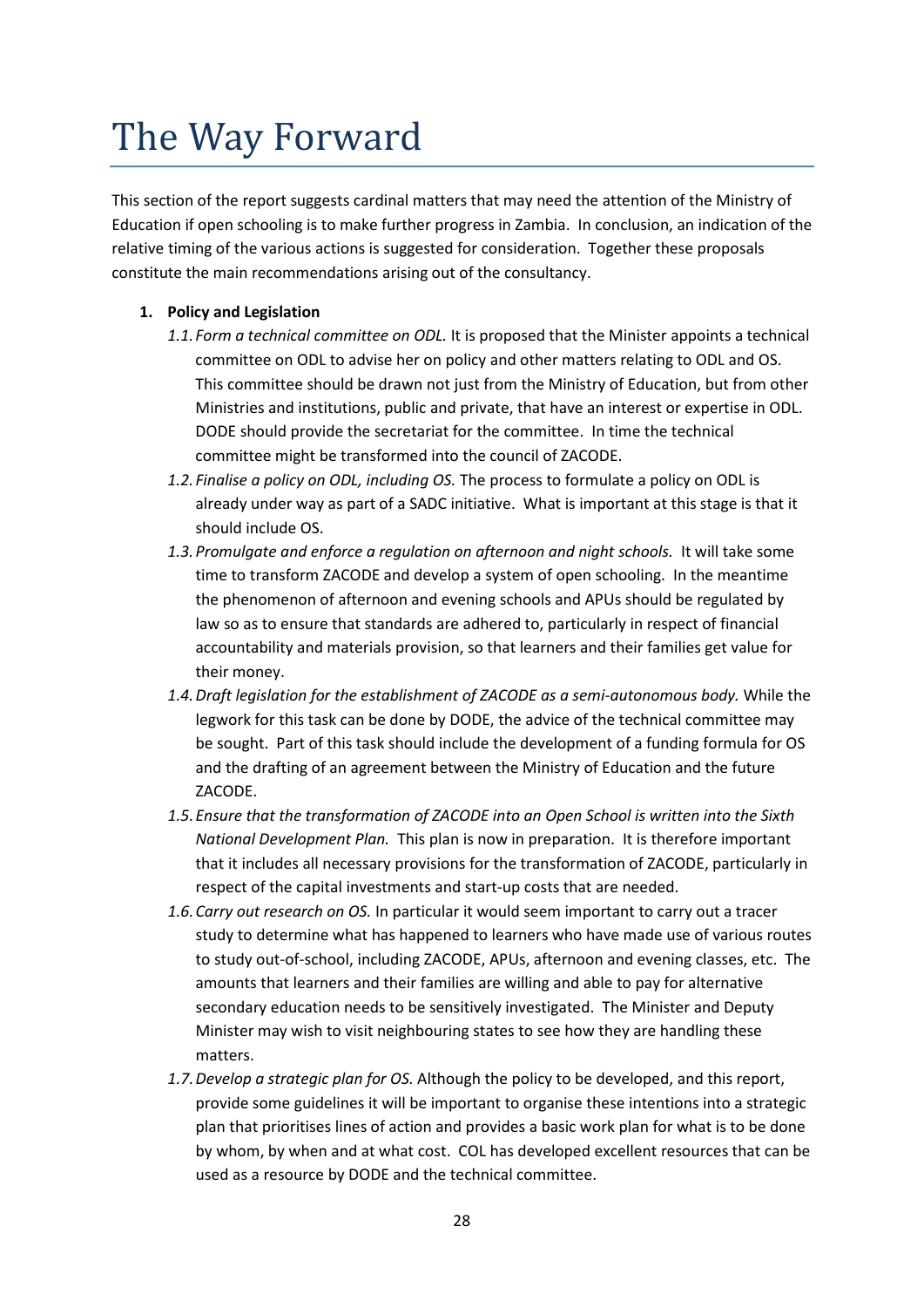#### **2. Institution Building**

- *2.1.Restructure DODE and ZACODE.* A restructuring of the Ministry of Education is currently under way. It is important that this opportunity to re-organise the Ministry's approach to youth and adult learning in general, and OS in particular, should be seized.
- *2.2.Deploy, transfer, appoint and locate staff.* Existing staff members should be appropriately deployed and new staff appointed in accordance with the new structure. Temporary workspace should be provided in Lusaka and elsewhere, pending the construction of the new head office. Electronic communication between staff members may be important in such circumstances.
- *2.3.Create and implement an HR Development Plan.* A training plan for all staff involved in OS should be developed and implemented as a matter of priority.
- *2.4.Form a ZACODE transformation assistance team.* As is becoming evident, the transformation of ZACODE is going to be an intensive and complex process. Transitions are messy. The Ministry may therefore consider setting up a team of senior officials, drawing on the range of specialisations available to it, to guide and support DODE in handling the process. Personnel matters may become particularly sensitive as a semiautonomous body implies that staff members currently working for the Public Service, who choose to do so, will have to leave that employer and take up appointments with the new body. Financial and personnel rules, and a quality assurance system, need to be formulated in advance for the new body being established. Considerable marketing and public relations work also needs to be done prior to and during the re-launch of ZACODE as a new entity.
- *2.5.Provide a new head office building for ZACODE.* As previously indicated, the present accommodation of ZACODE will not suffice and a relocation to Lusaka or Kabwe is felt to be necessary. Temporary arrangements may be needed, but it is proposed that a beginning be made in the medium term to provide a modest head office building on a site where there is room for expansion.

#### *3.* **Programmatic Matters**

- *3.1.Establish satisfactory arrangements concerning national examinations for part-time candidates.* It is proposed that an ad hoc liaison committee be established between DODE and the Examinations Council to discuss and agree upon all matters relating to the examination of part-time candidates, including fees to be paid, places of sitting, time of year for sittings, registration processes, procedures for the release of results and their interpretation.
- *3.2.Produce a quality-assured set of distance learning resources for the high school phase.* Prior consultation with the curriculum authority will be needed to identify which subjects may be substantially reviewed. Consultation should also take place with Prof Mwansa to see if a partnership agreement can be entered into.
- *3.3.Gradually Introduce a 'best practice' open high school programme for part-time learners*. The word pilot should not be used, since there should be a clear programme in terms of which the learning programme will progressively be expanded to more and more centres. The programme must be run by ZACODE as an integrated whole system, with the support of DODE staff in the Provinces and Districts, in terms of which learners are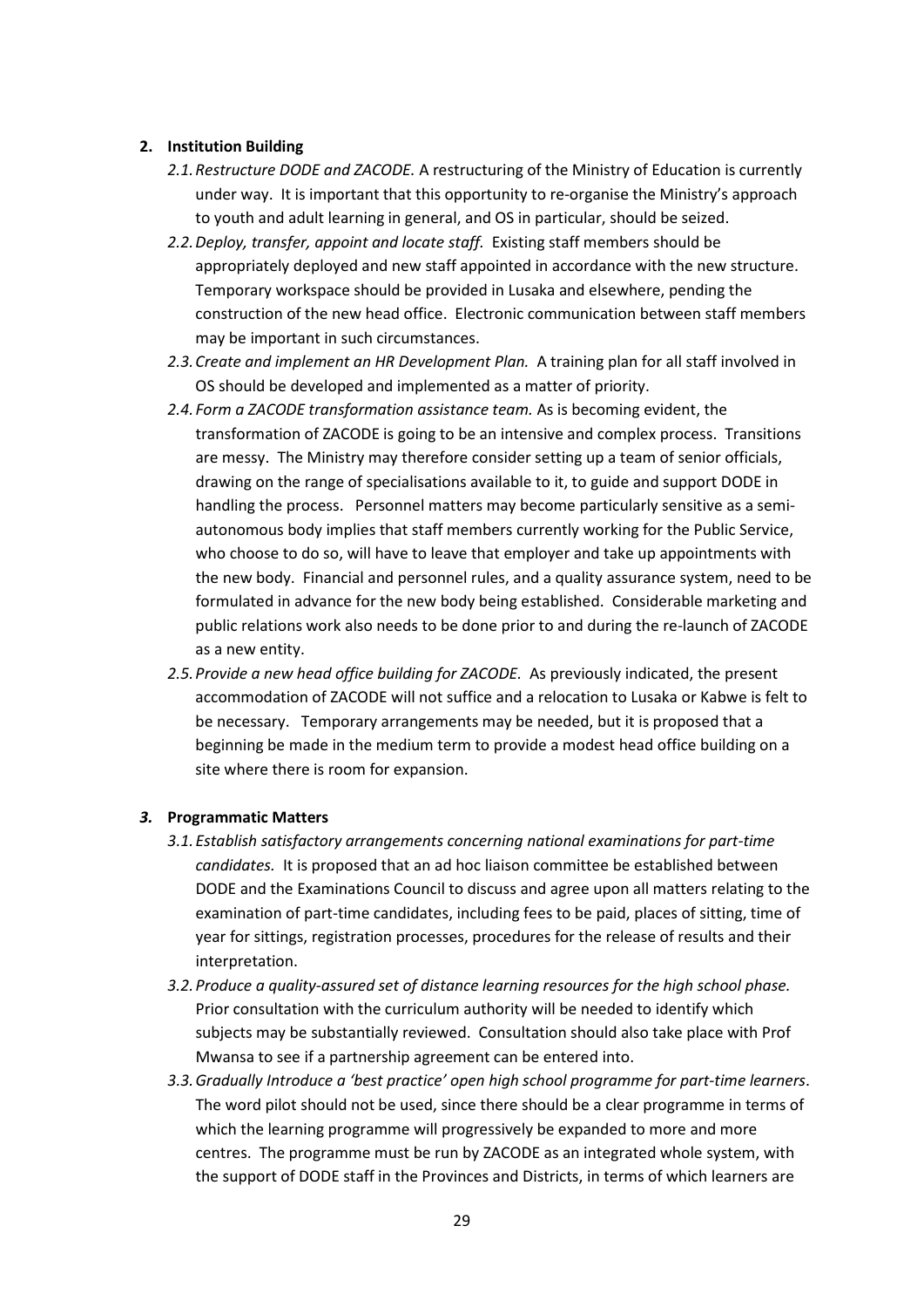enrolled by ZACODE at certain centres, at a certain time of year, provided with all printed and audio materials for the year upon enrolment, and provided with tuition and other learner support. Tutors must be selected by ZACODE, trained in advance to act as facilitators and not traditional teachers, and paid by ZACODE on an hourly rate. A system must be in place to set, mark and return assignments, with all marks being centrally captured, and a proportion moderated. (This is presuming that the high school programme will be started before ZACODE becomes a semi-autonomous body.)

- *3.4.Develop skills and/or professional and/or livelihood and/or vocational programmes.*  Careful prior consultation should take place with the private sector, TEVETA, and sectors of industry, including ICTs, to identify viable ventures for ZACODE in such areas. Publicprivate partnerships should be developed where possible.
- *3.5.Develop an adequate set of upper-basic learning resources and launch a programme at this level.* The same considerations as those mentioned above will apply.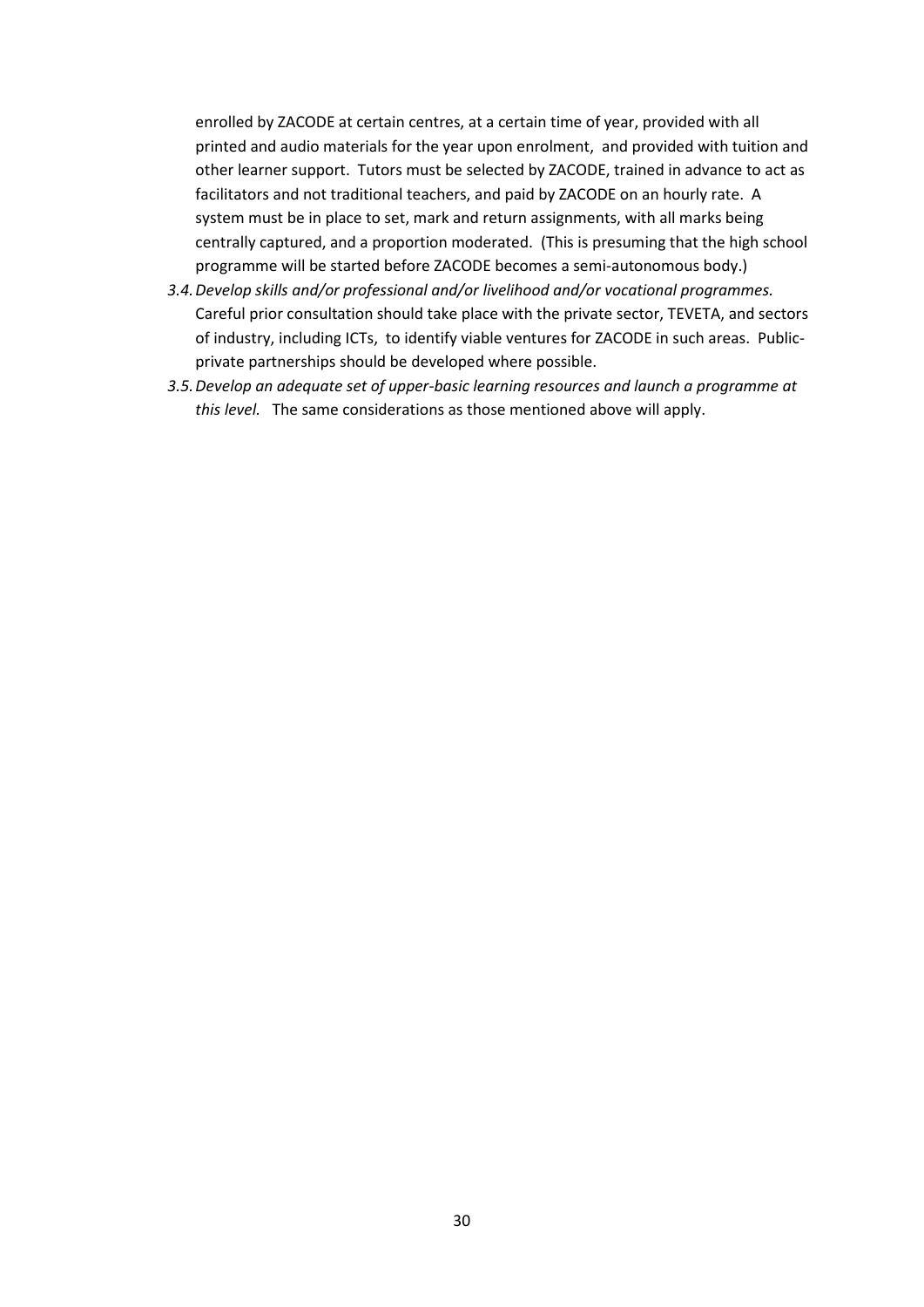### References

Abrioux, Doinique A.M.X. and Ferreira, Frances, editors. (2009). *Open Schooling in the 21st Century.* Perspectives on Distance Education. Vancouver: Commonwealth of Learning.

Du Vivier, Ed. (2008). *Costs and Financing in Open Schools.* Vancouver: Commonwealth of Learning.

Du Vivier, Ed. (2009). The *Open Schools Handbook: A Resource Guide for Managers.* Vancouver: Commonwealth of Learning.

Ministry of Education, Republic of Zambia. (2005?). *Educating our Future.* Lusaka

Ministry of Education, Republic of Zambia. (2007). *Education Sector National Implementation Framework 2008 – 2010.* Lusaka.

Ministry of Education, Republic of Zambia. (2009). *Report on the Zambia College of Distance Education.* Lusaka: unpublished, submitted to the Commonwealth of Learning.

Ministry of Science Technology and Vocational Training, Republic of Zambia. (2007?). *TVET Digest 2006.* Lusaka: MSTVT.

Musokotwane, Situmbeko. *2010 Budget Address.* Lusaka: National Assembly.

Namibian College of Open Learning. (2009). *Annual Report.* Windhoek: NAMCOL.

Namibian College of Open Learning. (2009). *2008 Statistical Digest.* Windhoek: NAMCOL.

Republic of Zambia. (2006). *Fifth National Development Plan 2006 – 2010.* Lusaka.

Siaciwena, Richard, and Lubinda, Foster. (2008). The role of open and distance learning in the implementation of the right to education in Zambia. *International Review of Research in Open and Distance Learning, v9,n1.*

Tate, Ormond. (1991). *Distance Education in Zambia: a report on a consultancy.* Vancouver: Commonwealth of Learning.

Tau, Daniel R, and Thutoetsile, Thulaganyo. (2006) Quality Assurance in Distance Education: Towards a Culture of Quality in Botswana College of Distance and Open Learning. Chapter 1 in Koul, Badri N. and Kanwar, Asha, editors. (2006). *From quality assurance to a culture of quality in open distance education: case studies and inferences. Perspectives on Distance Education.* Vancouver: Commonwealth of Learning.

Thomas, Carolyn M. (2008). Zambian school administrators and teachers speak out: "The challenges are too many". *International Journal of Instructional Technology and Distance Learning, Nov 08, article 6.* 

Zambian Open University. (2009). *Directors' Annual Report for 2009.* Lusaka: photocopy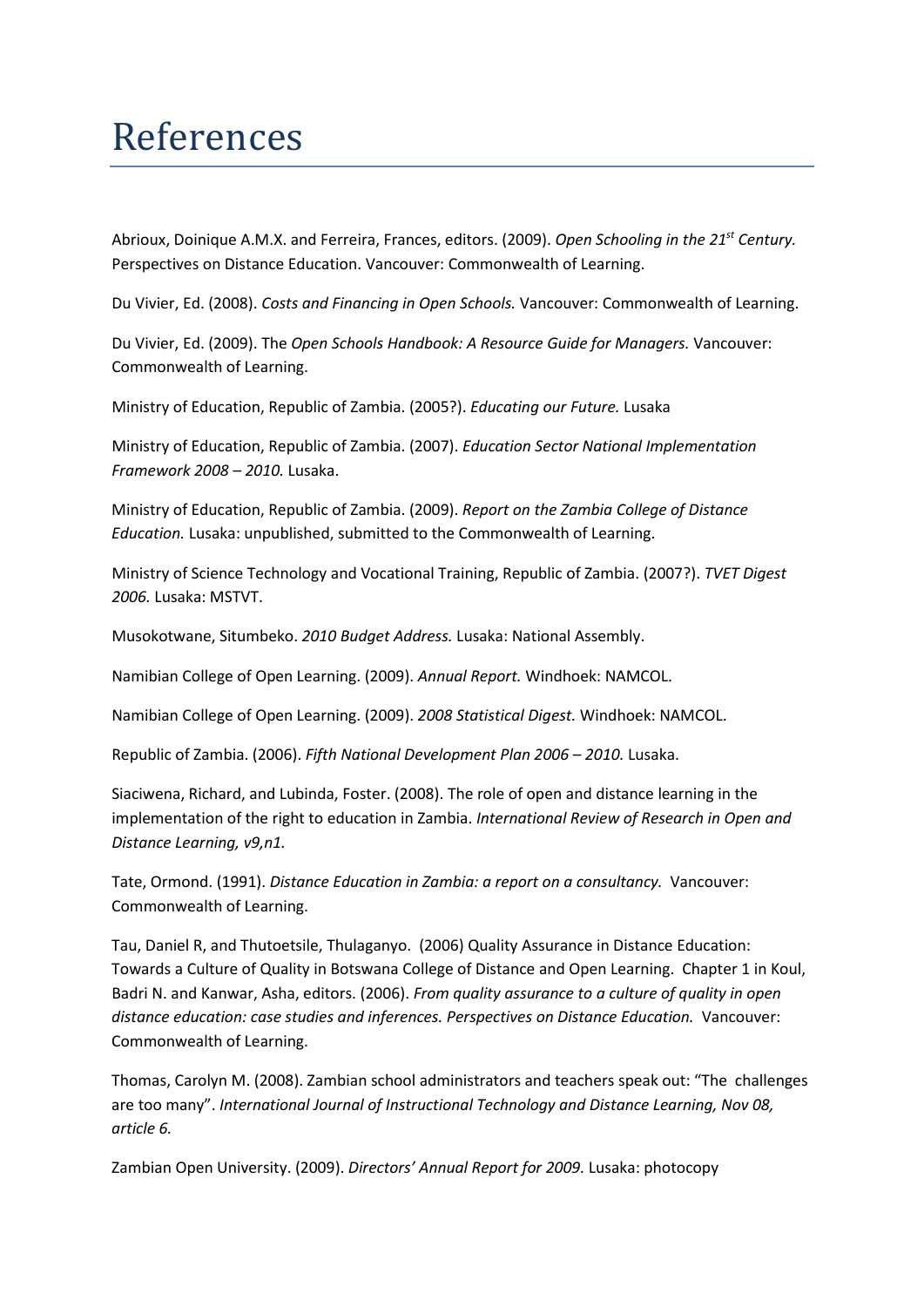Zambian Open University. (2009). *ZAOU News.* Vol 2, Issue 1. Lusaka: ZAOU. Zambian Open University. (2009). *ZAOU Prospectus 2009.* Lusaka: ZAOU. See also websites of NAMCOL, BOCODOL, COL, Bank of Zambia, World Bank.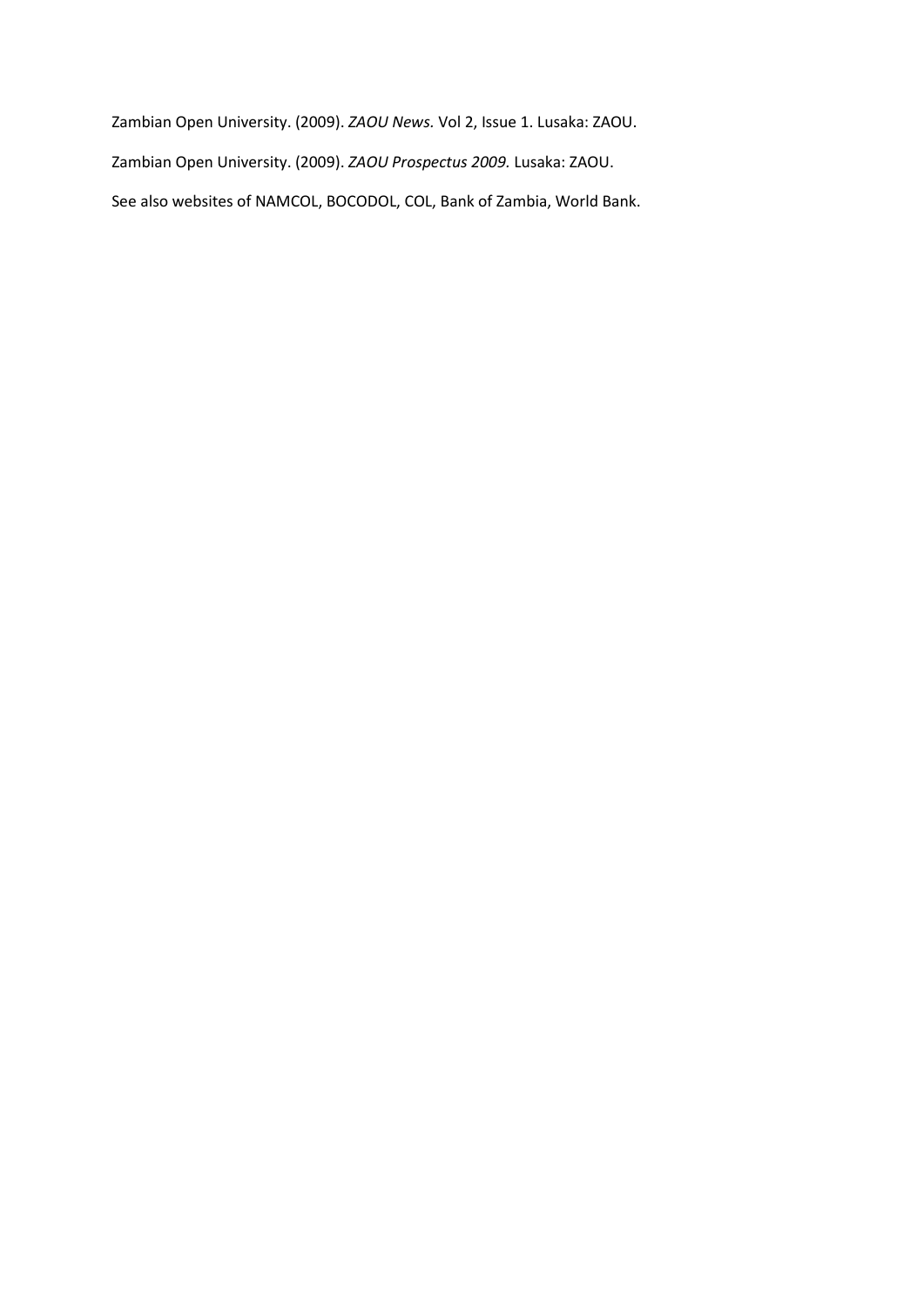### Persons Consulted in Zambia

Learners, as reflected in preface

Hon Clement W Sinyinda, MP, Deputy Minister, Ministry of Education

Dr James S Mulungushi, Permanent Secretary Education Services, Standards & Curriculum, Ministry of Education

Mr Victor Muyatwa, Director, Directorate of Open and Distance Education, Ministry of Education

Mr Athanasius Mulenga, Chief Education Officer, Directorate of Open and Distance Education

Ms Rhoda N Mweetwa, Principal Education Officer, Directorate of Open and Distance Education

Ms Ruth M Mbanga, Director, Directorate of Teacher Education and Specialised Services, Ministry of Education

Ms Kalumiana, Senior Education Officer Distance Learning, Directorate of Open and Distance Education

Ms Mudenda, Senior Education Officer Open Learning, Directorate of Open and Distance Education

Ms Wendy Nyangu, Principal Education Officer Distance Learning, Directorate of Open and Distance Education

Mr Gabriel S Konyuma, Senior Vocational and Training Officer, Department of Vocational Education and Training, Ministry of Science Technology and Vocational Training

Prof Dickson Mwansa, Vice Chancellor, Zambia Open University

Mr Joe Kanyika, Assistant Director, Research and Test Development, Examinations Council of Zambia

Ms Martha Sitali Macwani, Senior Education Officer, Open and Distance Learaning, Lusaka Province

Mr Mulele, Principal Economist, Ministry of Finance and National Planning Commission

Mr Chrsipin B Chinalanga, ZACODE Board Menber

Mr Maybin Mulenga, ZACODE Board Member

Mr Alfred Rennie Mulenga, Principal, ZACODE

Mr Benstern Chibinga, Head of Department Social Studies, ZACODE

Mr L M Chamlileni, Senior Lecturer History, ZACODE

Mr Lackson Lwenje, Senior Executive Officer, ZACODE

Mr Newton Ng'ambi, Lecturer Mathematics, ZACODE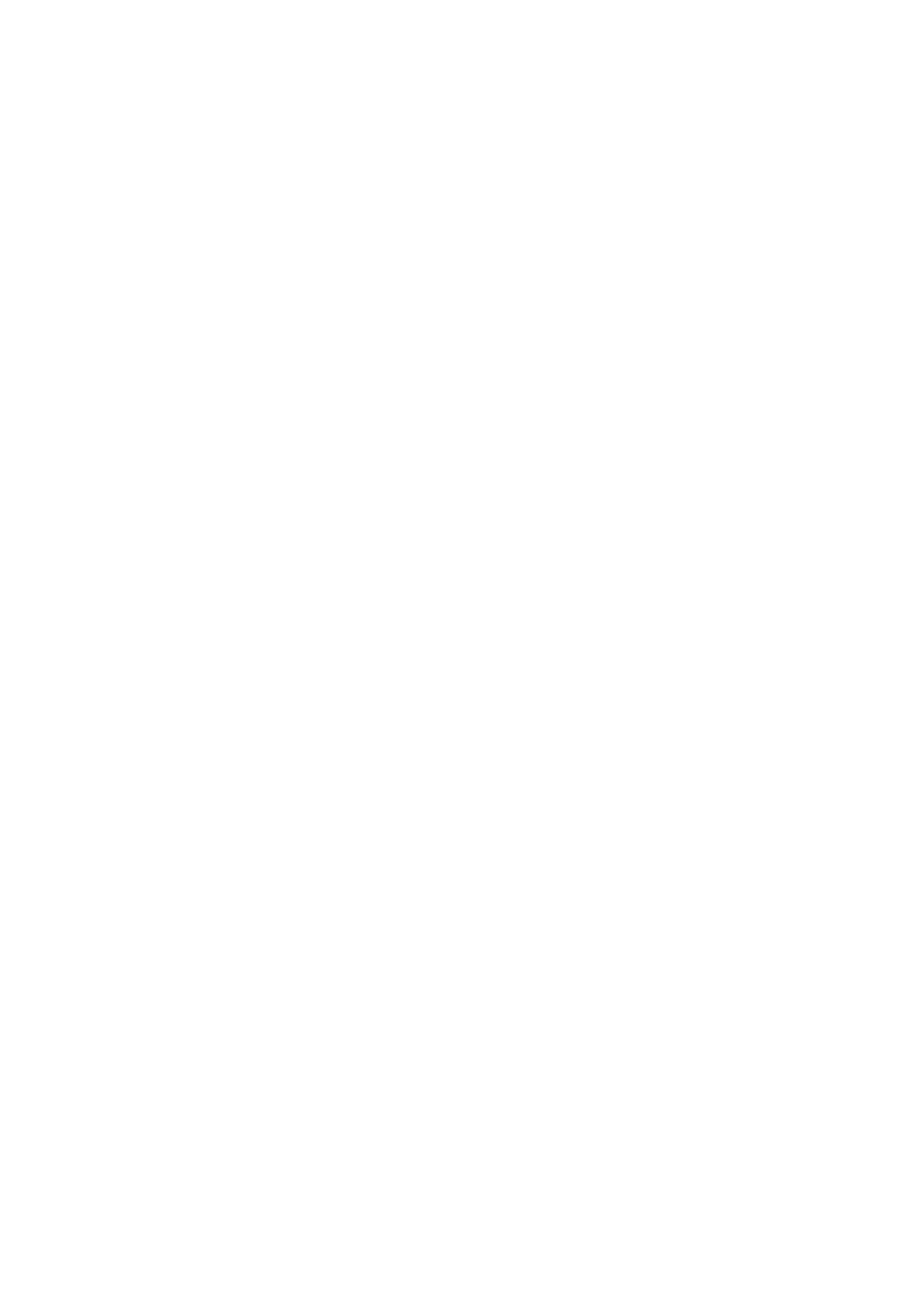### **Flow Chart for the Transformation of ZACODE**

#### **Main Lines of Action**

|                                                                                                                         | 2009 |                           | 2010                      |   |                           |              |                    | 2011                      |                           |                           |                           | 2012                      |   | 2013                      | 2014 | 2015 |
|-------------------------------------------------------------------------------------------------------------------------|------|---------------------------|---------------------------|---|---------------------------|--------------|--------------------|---------------------------|---------------------------|---------------------------|---------------------------|---------------------------|---|---------------------------|------|------|
| <b>Policy and Legislation</b><br>1.                                                                                     |      |                           |                           |   |                           |              |                    |                           |                           |                           |                           |                           |   |                           |      |      |
| Form a technical committee on ODL.                                                                                      | X    |                           |                           |   |                           |              |                    |                           |                           |                           |                           |                           |   |                           |      |      |
| Finalise a policy on ODL, including OS.                                                                                 | X    | x                         | $\boldsymbol{\mathsf{x}}$ |   |                           |              |                    |                           |                           |                           |                           |                           |   |                           |      |      |
| Promulgate and enforce a regulation on                                                                                  |      |                           |                           |   |                           |              |                    |                           |                           |                           |                           |                           |   |                           |      |      |
| afternoon and night schools.                                                                                            |      | x                         | X                         | X | $\pmb{\mathsf{X}}$        | $\mathsf{x}$ | $\pmb{\mathsf{X}}$ | $\boldsymbol{\mathsf{x}}$ | $\pmb{\mathsf{X}}$        | $\boldsymbol{\mathsf{x}}$ | $\boldsymbol{\mathsf{x}}$ | X                         | X | X                         | X    | X    |
| Draft legislation for the establishment of<br>ZACODE as a semi-autonomous body.                                         |      | X                         | $\mathsf{x}$              | x | $\mathsf{X}$              | $\mathsf{x}$ | $\mathsf{x}$       | X                         | $\mathsf{x}$              | $\boldsymbol{\mathsf{x}}$ | $\boldsymbol{\mathsf{x}}$ | x                         | X |                           |      |      |
| Ensure that the transformation of ZACODE<br>into an Open School is written into the Sixth<br>National Development Plan. | X    | X                         |                           |   |                           |              |                    |                           |                           |                           |                           |                           |   |                           |      |      |
| Carry out research on OS.                                                                                               |      | X                         | X                         | x | $\boldsymbol{\mathsf{x}}$ |              |                    |                           |                           |                           |                           |                           |   |                           |      |      |
| Develop a strategic plan for OS.                                                                                        |      |                           |                           | x | X                         | x            | X                  |                           |                           |                           |                           |                           |   |                           |      |      |
|                                                                                                                         |      |                           |                           |   |                           |              |                    |                           |                           |                           |                           |                           |   |                           |      |      |
| 2.<br><b>Institution Building</b>                                                                                       |      |                           |                           |   |                           |              |                    |                           |                           |                           |                           |                           |   |                           |      |      |
| Restructure DODE and ZACODE.                                                                                            | X    | $\boldsymbol{\mathsf{x}}$ |                           |   |                           |              |                    |                           |                           |                           |                           |                           |   |                           |      |      |
| Deploy, transfer, appoint and locate staff                                                                              |      |                           | X                         | x | X                         | x            |                    |                           |                           |                           |                           |                           |   |                           |      |      |
| Create and implement an HR Development                                                                                  |      |                           |                           |   |                           |              |                    |                           |                           |                           |                           |                           |   |                           |      |      |
| Plan.                                                                                                                   |      |                           |                           | x | $\boldsymbol{\mathsf{x}}$ | $\mathsf{x}$ | $\mathsf{x}$       | X                         | $\boldsymbol{\mathsf{x}}$ | x                         | $\boldsymbol{\mathsf{x}}$ | $\boldsymbol{\mathsf{x}}$ | X | X                         | X    | X    |
| Form a ZACODE transformation assistance<br>team.                                                                        |      |                           |                           |   |                           |              |                    |                           |                           |                           | x                         | X                         | X | $\boldsymbol{\mathsf{x}}$ | X    | X    |
| Provide a new head office building for                                                                                  |      |                           |                           |   |                           |              |                    |                           |                           |                           |                           |                           |   |                           |      |      |
| ZACODE.                                                                                                                 |      |                           |                           |   |                           |              |                    |                           | X                         | X                         | X                         | x                         | X |                           |      |      |
|                                                                                                                         |      |                           |                           |   |                           |              |                    |                           |                           |                           |                           |                           |   |                           |      |      |
|                                                                                                                         |      |                           |                           |   |                           |              |                    |                           |                           |                           |                           |                           |   |                           |      |      |
|                                                                                                                         |      |                           |                           |   |                           |              |                    |                           |                           |                           |                           |                           |   |                           |      |      |
|                                                                                                                         |      |                           |                           |   |                           |              |                    |                           |                           |                           |                           |                           |   |                           |      |      |